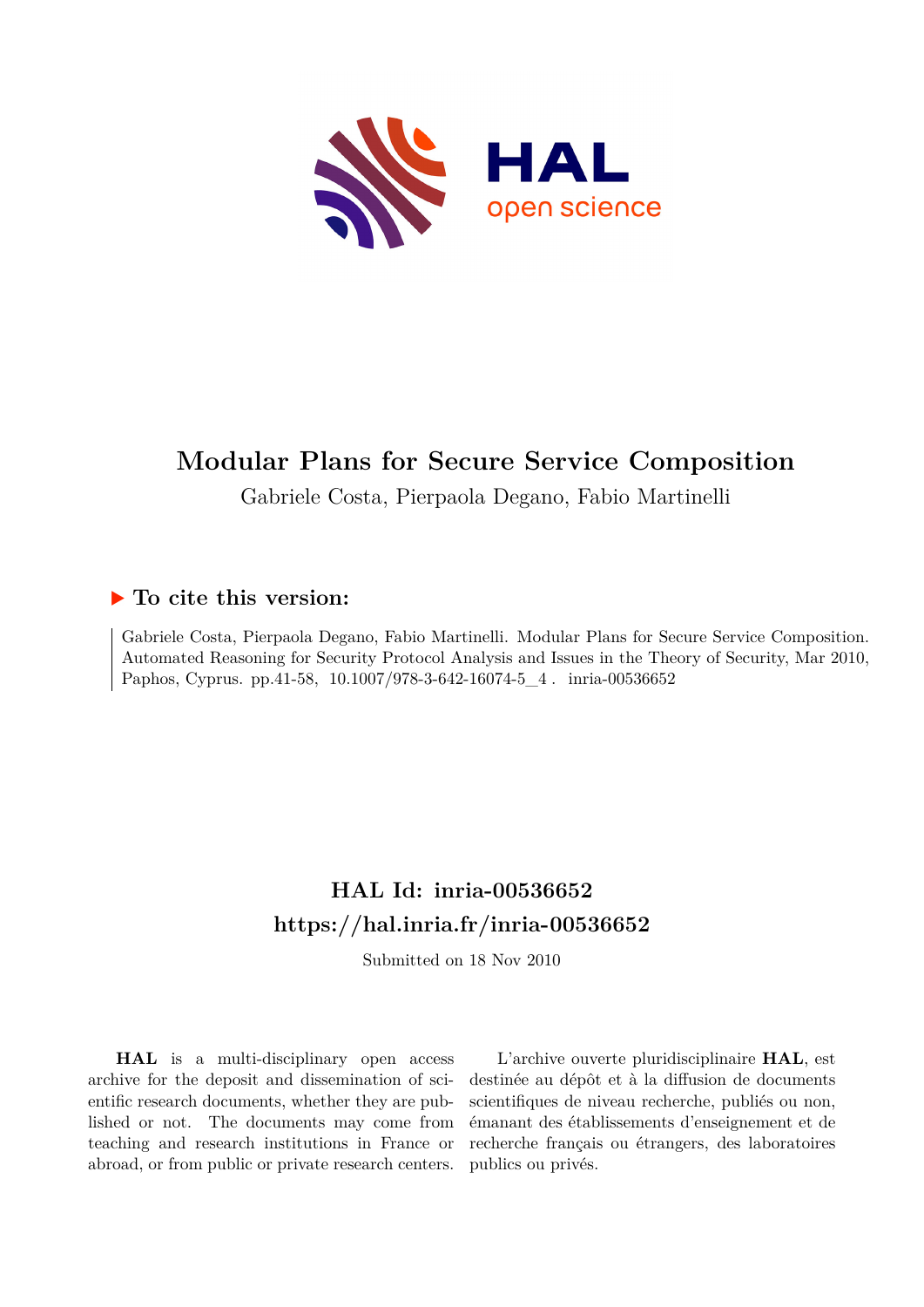## Modular Plans for Secure Service Composition  $\star$

Gabriele Costa<sup>1,2</sup>, Pierpaolo Degano<sup>2</sup>, and Fabio Martinelli<sup>1</sup>

1 Istituto di Informatica e Telematica – Consiglio Nazionale delle Ricerche  $^{\rm 2}$  Dipartimento di Informatica – Università di Pisa

Abstract. Service Oriented Computing (SOC) is a programming paradigm aiming at characterising Service Networks. Services are entities waiting for clients requests and they often result from the composition of many services.

We address here the problem of statically guaranteeing security of open services, i.e. services with unknown components. Security constraints are expressed by local policies that service components must obey.

We present here a type and effect system that safely over-approximates, in the form of history expressions, the possible run-time behaviour of open services, collecting partial information on the behaviours of their components. From a history expression, we then extract a plan that drives executions that never rise security violations.

Finally, we show how partial plans satisfying security requirements can be put together to obtain a safe orchestration plan.

## 1 Introduction

In the last decade, history-based security [1] has emerged as a powerful approach to guarantee that program do not misbehave. Histories, i.e. execution traces, are sequences of relevant actions generated by running programs. Hence, a security policy consists in a distinction between accepted and rejected traces. A program is considered secure if all its executions obey the given security policies. Many techniques use histories for deciding whether a program is secure or not. Mainly, two distinct methods exist: run-time enforcement and static verification (e.g. see [20,10,19,15]).

Briefly, policy enforcement consists in applying a monitor to the running program. Whenever the monitor target tries to perform an action, the current trace is checked against the enforced policy. A security violation, i.e. an attempt to extend the actual trace to a forbidden one, activates some emergency operation, e.g. the program termination. Instead, static verification aims to prove program security regardless of any possible execution scenario. Roughly, one proves that the program can only produce policy-compliant traces by only looking at the program text. Some authors use a mixed approach (e.g. [17]) that combines a static check with a dynamic one in case the first fails. Often, security policies

<sup>⋆</sup> Work partially supported by EU-funded project "SENSORIA", by EU-funded project "CONSEQUENCE" and by EU-funded project "CONNECT".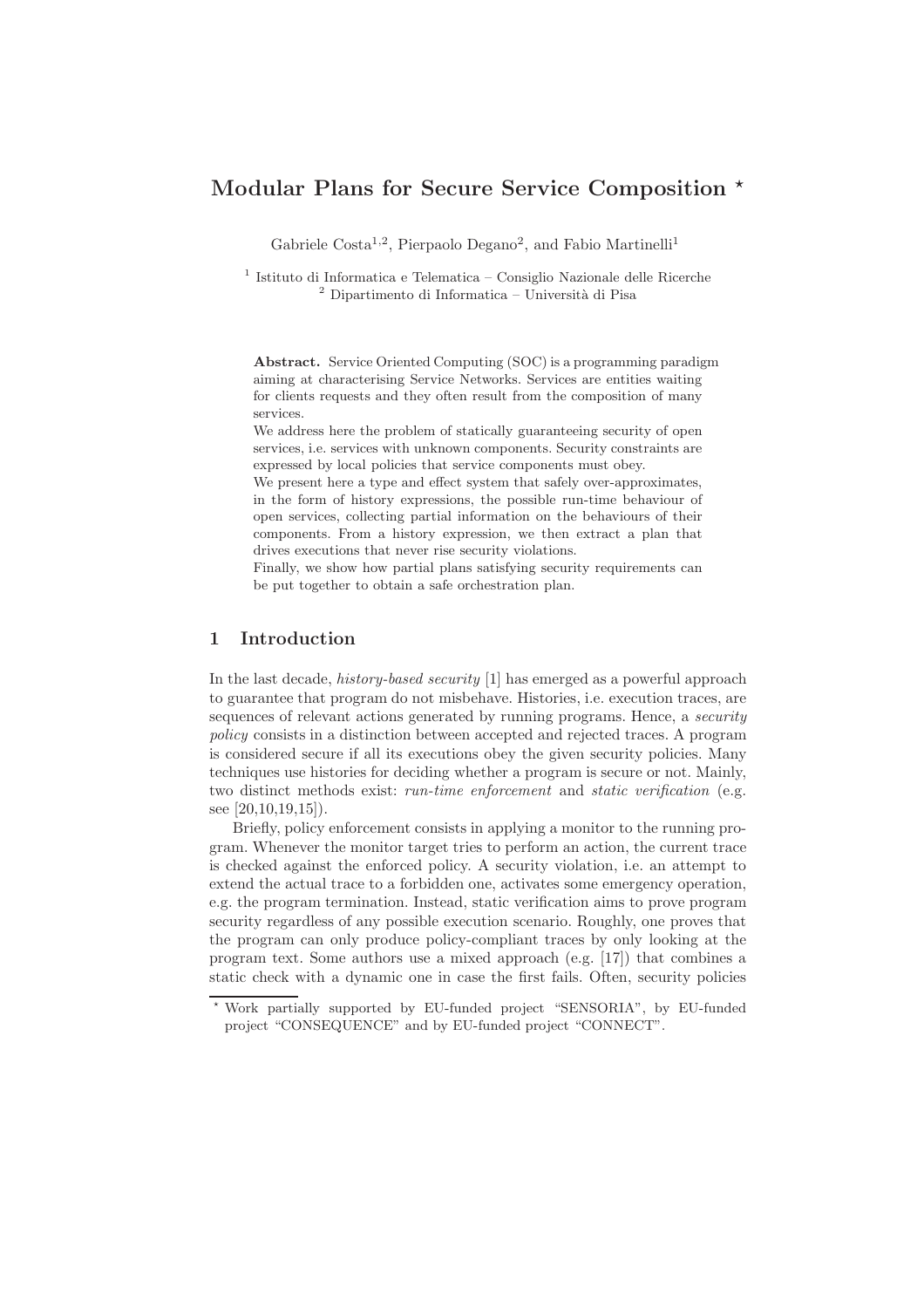are expressed as global safety properties of systems and in this case execution monitors rely on finite state automata for detecting illegal traces.

Recently, [3] proposed a more flexible approach in which so-called local policies only guard portions of code and have a local scope. Originally, local policies have been coupled with an extension on the  $\lambda$ -calculus used to specify services [4]. Then, also Java has been extended [2] with local policies showing the feasibility of this approach on a real-world language.

In this paper, we use right-bounded local policies, a variant of those defined in [3]; for brevity we will omit in the following "right-bounded" whenever unambiguous. The main difference between the two versions is that in the original one an active policy is checked on the whole past execution history, while in our proposal it is checked on the history produced since the policy is activated (see Tab. 2). In the next section we shall introduce only intuitively usage automata that are used to specify local policies. Usage automata are a variant of nondeterministic finite state automata, parameterized over system resources. More details and the formal definition are in [6,7].

The approach can be summarized as follows. The specification of a system already contains the local policies to be obeyed. Compliance is then established by model-checking a suitable, safe abstraction of the system behaviour (for the λ-calculus this is done through a type and effect system, for Java through a control flow analysis).

Systems may behave differently according to how requests are resolved into services. The association between requests and services, called plan, drives the execution at run-time. If the plan determines an abstract behaviour passing the model-checking phase (the plan is viable) then the original code can be run securely with no monitoring.

The above approach only deals with closed networks, i.e. with services whose components are fully specified a priori. However, services are built incrementally and components may appear and disappear dynamically. It is important then to also analyse open networks, i.e. networks having unspecified participants. As a matter of fact, service-oriented paradigms aim to guarantee compositional properties and should be independent from the actual implementation of (possibly unknown) parties. Moreover, closed networks orchestrated by a global, composition plan require to be completely reorganized whenever a service falls or a new one rises.

Here, we extend the results of [4,5] on open networks. In particular, we will single out partial plans that only involve parts of the known network and that however can be safely adopted within any operating context. We also show how these partial plans can be combined together, along with the composition of the services they come from. As expected, composability of viable plans is subject to some constraints, and we also outline a possible way to efficiently check when these constraints are satisfied.

The paper is structured as follows. Section 2 introduces our motivating example. To carry on our investigation in a pure framework, we use here an extension of  $\lambda^{req}[4]$ , the syntax and semantics of which are in Section 3. Section 4 intro-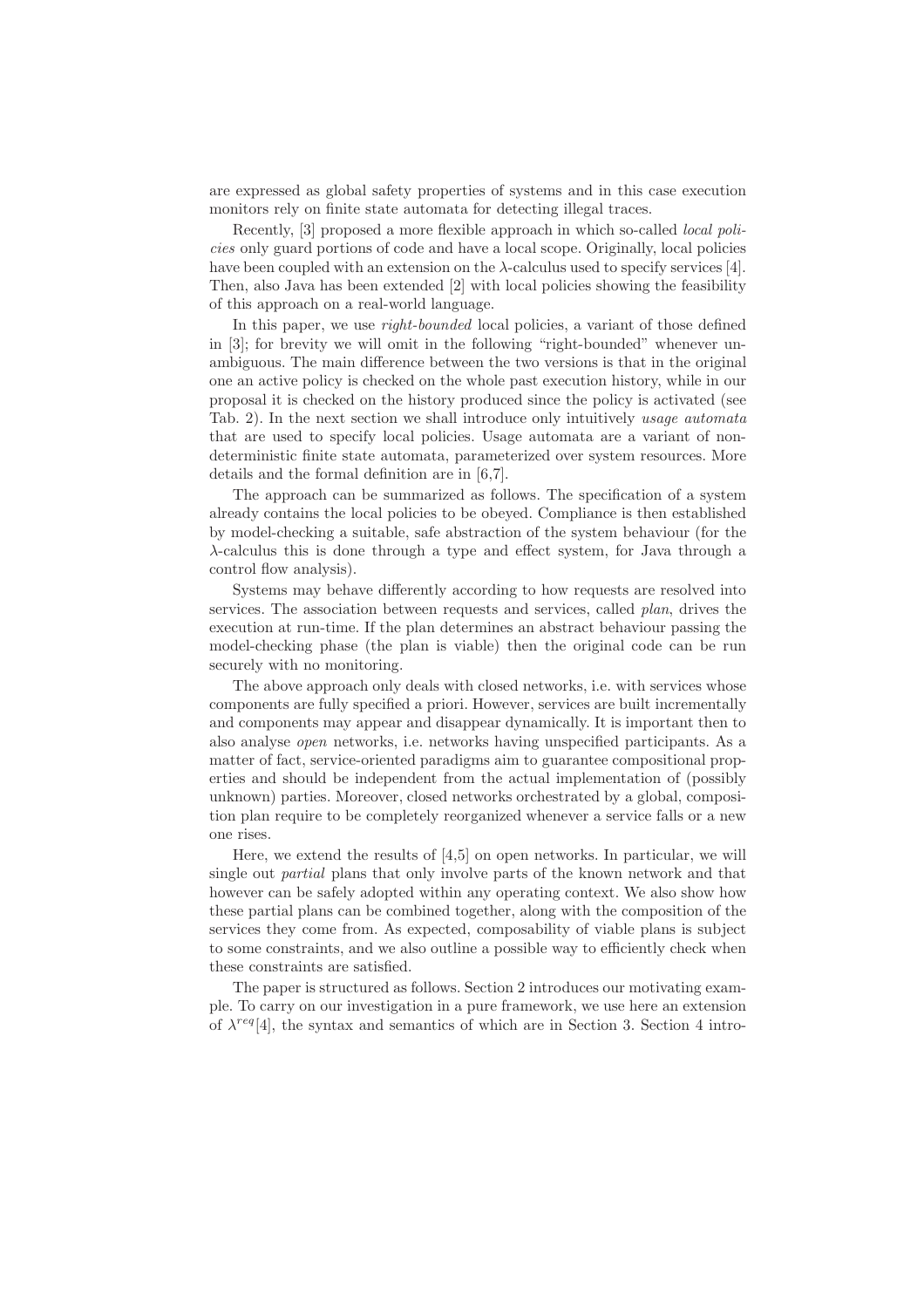|                                       | <b>Travel Agency</b> |                   |                  |
|---------------------------------------|----------------------|-------------------|------------------|
| Booking services<br>$Book - Here - F$ | $Book - Here - H$    | $Book - Now - F$  | $Book - Now - H$ |
| Payment services                      | $Pay - With - Us$    | $Pay - On - Line$ |                  |

Fig. 1. A travel booking network

duces history expressions and our type and effect system. In Section 5 we provide our results on plans compositionality and propose a way to efficiently check their validity. Finally, Section 6 concludes the paper.

## 2 An example



Fig. 2. Security policies as usage automata (self-loops are omitted)

In this section we introduce our working example. Figure 1 shows a simple service network for travel booking. Rounded boxes denote service locations (dashed lines contain homogeneous services, i.e. services offering similar functionalities). Clients contact the travel agency providing a credit card number for payments and receive back a receipt. Every instance of the travel agency books exactly one room and one flight. The responsibility of doing an actual reservation is delegated to booking services. Each booking service receives a card number and uses it for paying a reservation. Payment services are in charge for authorising a purchase. A payment service charges the needed amount on the credit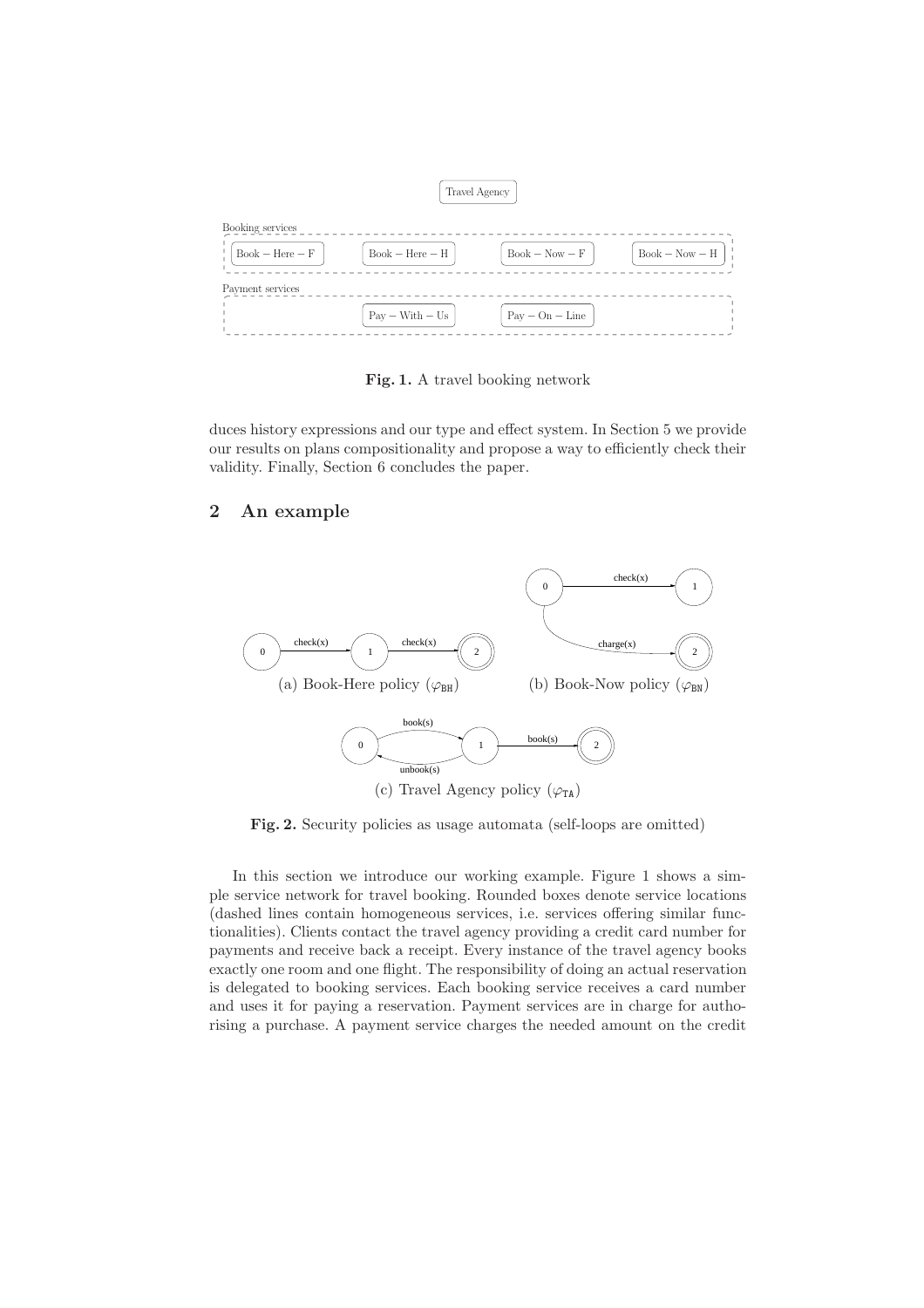card (possibly after checking some credentials of the card number), and returns TRUE. Otherwise, it answers FALSE if a failure occurs.

Each service has its own security requirements expressed through a corresponding usage automaton. For example, a booking service would like to "perform at least one availability check before each payment". This is represented by Fig. 2b: every action but check(x) and charge(x) is allowed and leaves the automaton in state 0 (self-loops on actions not labelling existing arcs are omitted in Fig. 2). After a check, any action is permitted in state 1, including charging. Instead, a charge action in state 0 leads to the offending state 2. Additionally, booking service can be forbidden to check more than once  $(\varphi_{\text{BH}})$ . Similarly, the travel agency can declare different rules focussing on different aspects, e.g. "never book two times the same service (hotel or flight)" ( $\varphi_{TA}$ ).

Clients are unspecified, so the network is open. However, clients do not affect at all the security policies introduced so far. We can therefore check secure this open network.

As a matter of fact, services only put security constraints on their own traces and on those of the services they invoke. This is because our policies are rightbounded and so their scope spans from their activation until their deactivation points. Note that in this way, the services we model cannot discriminate against clients. Everyone can invoke a service, because service behaviour is clientindependent.

## 3 Service network

The programming model for service composition based on  $\lambda^{req}$  was first introduced in [4]. Its syntax resembles the classical call-by-value  $\lambda$ -calculus with two main differences: *security framing* and a call-by-contract *service request*.

Service networks are set of services. Each service  $e$  is hosted in a location  $\ell$ . As expected, we assume that there exists a public service repository  $Srv$ . An element of Srv has the form  $e_{\ell} : \tau \xrightarrow{H} \tau'$ , where  $e_{\ell}$  is the code of the service,  $\ell$  is a unique service location (sometimes used to denote the service itself),  $\tau \rightarrow \tau'$ is the type of  $e_{\ell}$ , and H is the effect of  $e_{\ell}$  (see Section 4.1).

### 3.1 Syntax

The syntax of  $\lambda^{req}$  is in Table 1. The expression  $*$  represents a fixed, closed, eventfree value. Resources, ranged over by  $r, r'$ , belong to finite, statically defined classes  $\mathcal{R}, \mathcal{R}'$ . Access events  $\alpha, \beta$  are side effects, parametrized over resources.

Function abstraction and application follow the classical syntax (we use z in  $\lambda_z x.e$  as a binding to the function in e). Security framing applies the scope of a policy  $\varphi$  to a program e. Service request requires more attention. We state that services can not be directly accessed (for instance using a public name or address). Clients invoke services through their public interface, i.e. their type. The label  $\rho$  is a unique identifier associated with the request. A policy  $\varphi$  is attached to the request in a call-by-contract fashion: the invoked service must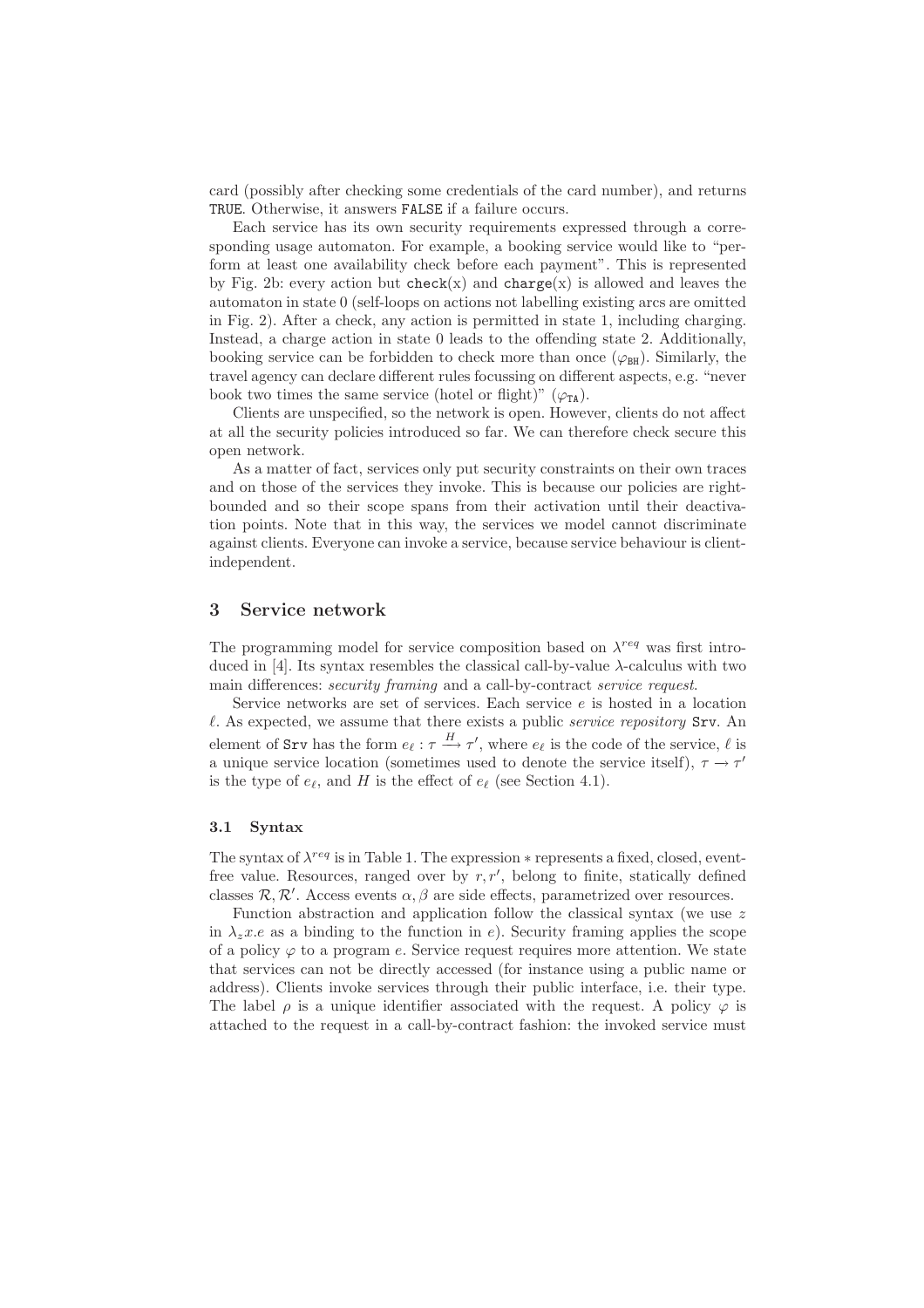| $e, e' ::=$                                                |                  |
|------------------------------------------------------------|------------------|
| $\ast$                                                     | unit             |
| $\mathcal{r}$                                              | resource         |
| $\boldsymbol{x}$                                           | variable         |
| $\alpha(e)$                                                | access event     |
| if $g$ then $e$ else $e'$                                  | conditional      |
| $\lambda_z x.e$                                            | abstraction      |
| e e'                                                       | application      |
| $\varphi[e]$                                               | security framing |
| $\operatorname{req}_\rho \tau \xrightarrow{\varphi} \tau'$ | service request  |

Table 1. Syntax of  $\lambda^{req}$ 

obey the policy  $\varphi$ . Since both  $\tau$  and  $\tau'$  can be higher-order types, we can model simple value-passing interaction, as well as mobile code scenarios.

We use  $v$  to denote values, i.e. resources, variables, abstractions and requests. Moreover, we introduce the usual abbreviations:  $\lambda x.e = \lambda_z x.e$  with  $z \notin f v(e)$ ,  $\lambda.e = \lambda x.e$  with  $x \notin fv(e)$  and  $e; e'$  for  $(\lambda.e')e$ .

Here we make explicit the conditions of branching, similarly to [11]. Briefly, we check equality between resources, and we have negation and conjunction.

Definition 1. *(Syntax of guards)* 

 $\blacksquare$ 

| $g, g':=true \mid [\bar{x} = \bar{y}] \mid \neg g \mid g \wedge g'$ | $(\bar{x}, \bar{y})$ range over variables and resources) |
|---------------------------------------------------------------------|----------------------------------------------------------|
|                                                                     |                                                          |

We use *false* as an abbreviation for  $\neg true$ ,  $[\bar{x} \neq \bar{y}]$  for  $\neg [\bar{x} = \bar{y}]$  and  $g \vee g'$  for  $\neg(\neg g \land \neg g')$ . We also define as expected an *evaluation function* B mapping guards into boolean values, namely  $\{tt, ff\}$ . E.g.  $\mathcal{B}([\bar{x} = \bar{x}]) = tt$  and  $\mathcal{B}([\bar{x} = \bar{y}]) = ff$ if  $\bar{x} \neq \bar{y}$ . In our model we assume resources to be uniquely identified by their (global) name, i.e. r and r' denote the same resource if and only if  $r = r'$ . Moreover, we use  $[\bar{x} \in D]$  for  $\bigvee_{d \in D} [\bar{x} = d].$ 

Example 1. We specify the services Travel-Agency, Book-Here-S, Book-Now-S  $(S \in \{F, H\})$ , Pay-On-Line and Pay-With-Us in Fig. 1, through  $e_{TA}$ ,  $e_{BH-S}$ ,  $e_{BM-S}$ ,  $e_{\text{POL}}$  and  $e_{\text{PWU}}$  (resp.) as follows.

 $e_{\text{PWU}} = \lambda x \text{ if } [x \in \mathcal{C}] \text{ then } \text{charge}(x); \text{TRUE else FALSE}$ 

 $e_\mathtt{POL} = \lambda x.\mathtt{if}\ [x \in \mathcal{C}']$  then  $\mathtt{check}(x);\mathtt{charge}(x);\mathtt{check}(x);\mathtt{TRUE}$  else  $\mathtt{FALSE}$ 

- $e_{\text{BH-S}} = \lambda x.(\lambda y.$ if [y = TRUE] then book(S) else \*)  $((\text{req}_c Card \xrightarrow{\varphi_{\text{BH}}} Bool)x)$
- $e_{\text{BN-S}} = \lambda x.\text{book}(S); (\lambda y.\text{if } [y = \text{FALSE}] \text{ then unbook}(S) \text{ else } *)$  $((\text{req}_{\alpha'} \text{Card} \xrightarrow{\varphi_{\text{BN}}} \text{Bool})x)$
- $e_{\texttt{TA}} = \lambda x.\varphi_{\texttt{TA}} \big[ (\texttt{req}_{\bar{\rho}} \, Card \rightarrow 1) x; (\texttt{req}_{\bar{\rho}'} \, Card \rightarrow 1) x; r c p t \big]$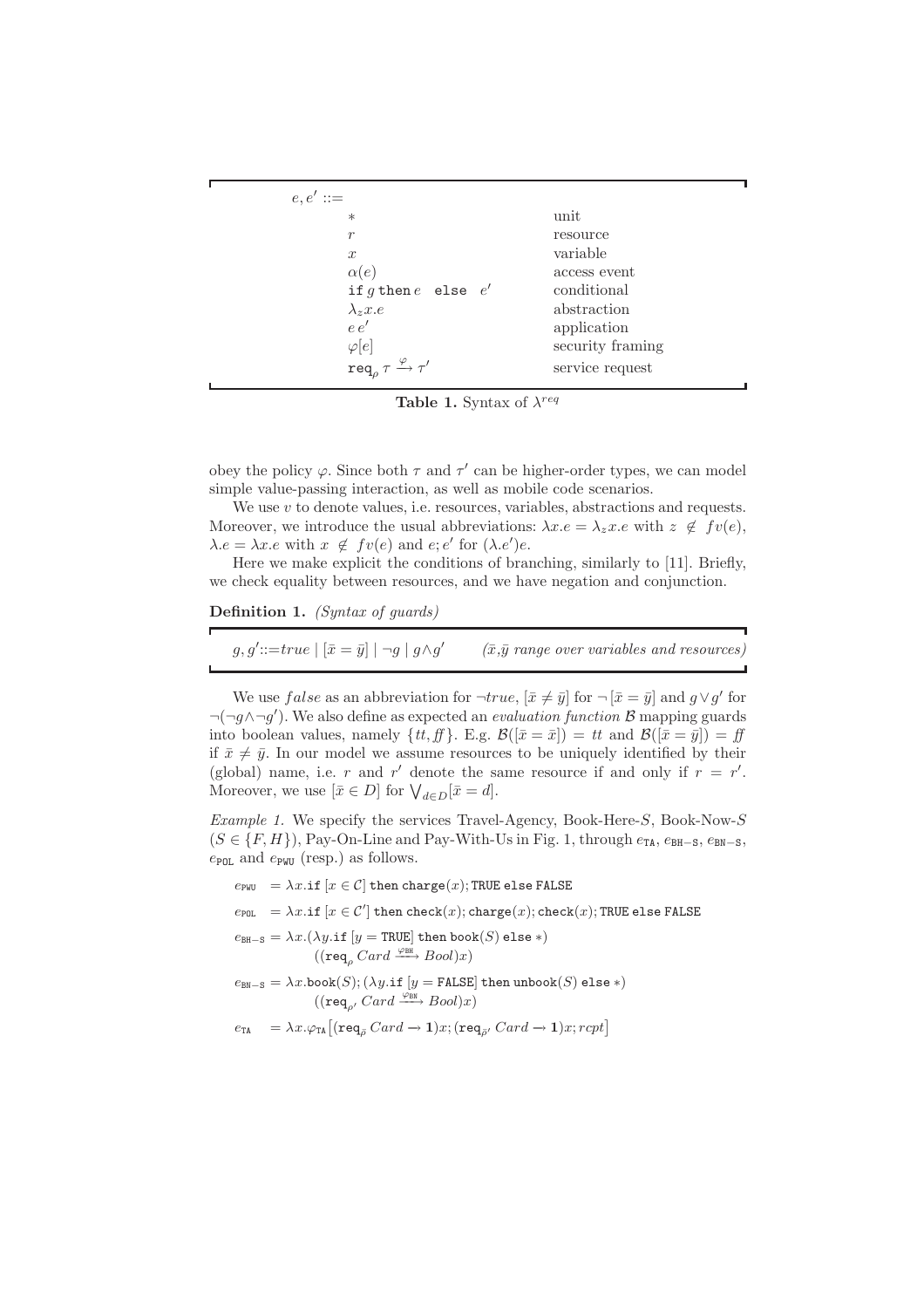Briefly,  $e_{\text{PWD}}$  receives a card number x, verifies whether it is a registered one (i.e.  $[x \in C]$ ) and charges on x. Service  $e_{POL}$  works similarly, but verifies money availability (event check) before and after the operation.

Booking services  $e_{BH-S}$  require a payment and then, if it has been authorised, book the hotel (flight). On the contrary,  $e_{BN-S}$  book the hotel (flight) and then cancel the reservation if the payment has been refused. Both  $e_{BH-S}$  and  $e_{BM-S}$ require the behaviour of the invoked service to comply with the policies  $\varphi_{\text{BH}}$  and  $\varphi_{\rm BN}$ 

Finally  $e_{\text{TA}}$  simply calls two booking service instances and releases a receipt (rcpt of type Rec) to the client. Note that now the travel agency applies its policy  $\varphi_{TA}$  to the sequential composition of service requests.

#### 3.2 Operational semantics

Clearly, the run-time behaviour of a network of services depends on the way they interact. As we already mentioned, requests do not directly refer to a specific service that will be actually invoked during the execution, but to its behaviour, i.e. its type and effect (defined below), only. A plan resolves the requests by associating them with services locations. Needless to say, different plans lead to different executions. A service network can have many, one or even no valid plans. A plan is said to be valid if and only if the executions it drives complies with all the active security policies. More precisely, an execution trace  $\eta$  is valid w.r.t. a policy  $\varphi$ , in symbols  $\eta \models \varphi$ , if and only if it is not a word in the language of the security automaton of  $\varphi$ .

As expected, we assume that services can not be composed in a circular way. This condition amounts to say that there exists a partial order relation  $\prec$  over services. We define  $Srv \rbrack_{\ell} = \{e_{\ell'} : \tau \in Srv \mid \ell \prec \ell' \}$  as the sub-network that can be seen from a service hosted at  $\ell$ .

A computational step of a program is a transition from a source configuration to a target one. In our model, configurations are pairs  $\eta$ , e where  $\eta$  is the execution history, that is the sequence of action events done so far ( $\varepsilon$  being the empty one), and  $e$  is the expression under evaluation. Actually, the syntax of histories and expressions is slightly extended with markers  $\begin{bmatrix} m \\ \varphi \end{bmatrix}$  as explained in the comment to the rule for framing. Note that the automaton for a policy  $\varphi$  will simply ignore these markers.

Formally, a plan is a (partial) mapping from request identifiers  $(\rho, \rho', \ldots)$  to service locations  $(\ell, \ell', \ldots)$  defined as

$$
\pi, \pi' ::= \emptyset \mid \{\rho \mapsto \ell\} \mid \pi; \pi'
$$

An empty plan  $\emptyset$  is undefined for any request, while a singleton  $\{\rho \mapsto \ell\}$  is only defined for  $\rho$ . Plan composition  $\pi$ ;  $\pi'$  combines two plans. It is defined if and only if for all  $\rho$  such that  $\rho \in dom(\pi) \cap dom(\pi') \Rightarrow \pi(\rho) = \pi'(\rho)$ , i.e. the same request is never resolved by different services. Two such plans are called modular.

Given a plan  $\pi$  we evaluate  $\lambda^{req}$  expressions, i.e. services, accordingly to the rules of the operational semantics in Table 2. Actually, a transition should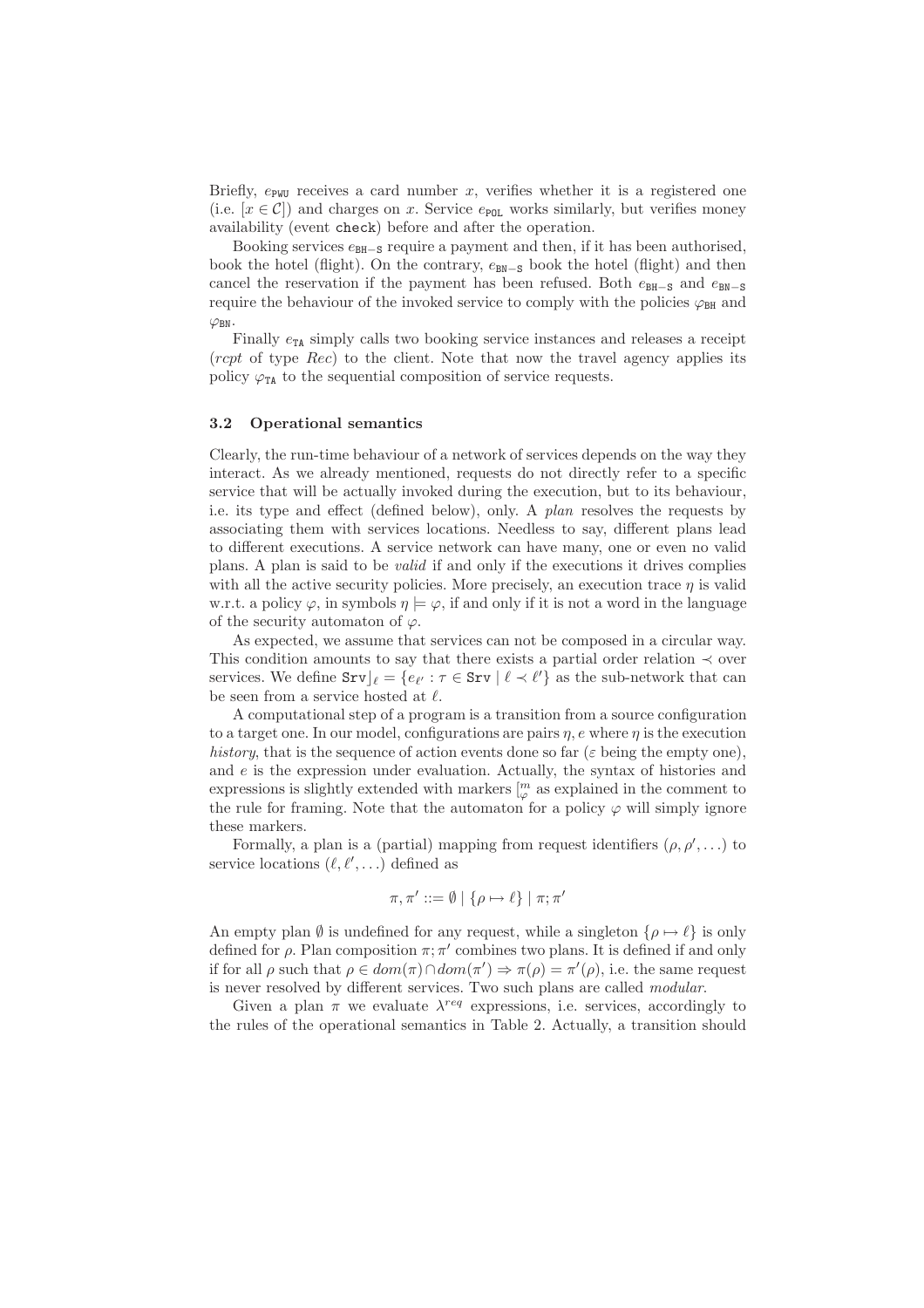$$
(S-Ev_1) \frac{\eta, e \rightarrow_{\pi} \eta', e'}{\eta, \alpha(e) \rightarrow_{\pi} \eta', \alpha(e')}
$$
\n
$$
(S-Ev_2) \eta, \alpha(r) \rightarrow_{\pi} \eta \alpha(r), *
$$
\n
$$
(S-If) \eta, if g then e_{tt} else e_{ff} \rightarrow_{\pi} \eta, e_{\mathcal{B}(g)}
$$
\n
$$
(S-App_1) \frac{\eta, e_1 \rightarrow_{\pi} \eta', e'_1}{\eta, e_1 e_2 \rightarrow_{\pi} \eta', e'_1 e_2}
$$
\n
$$
(S-App_3) \eta, (\lambda_z x.e)v \rightarrow_{\pi} \eta, e\{v/x, \lambda_z x.e/z\}
$$
\n
$$
(S-App_2) \frac{\eta, e_2 \rightarrow_{\pi} \eta', e'_2}{\eta, ve_2 \rightarrow_{\pi} \eta', ve'_2}
$$
\n
$$
(S-Frm_1) \eta, \varphi[e] \rightarrow_{\pi} \eta[_{\varphi}^m, \varphi^m[e] \eta \text{ fresh} \qquad (S-Frm_2) \eta[_{\varphi}^m \eta', \varphi^m[v] \rightarrow_{\pi} \eta \eta', v]
$$
\n
$$
(S-Frm_3) \frac{\eta[_{\varphi}^m \eta', e \rightarrow_{\pi} \eta[_{\varphi}^m \eta'', e'] \eta'' \models \varphi}{\eta[_{\varphi}^m \eta', \varphi^m[e] \rightarrow_{\pi} \eta[_{\varphi}^m \eta'', \varphi^m[e']}
$$
\n
$$
(S-Reg) \frac{e_{\bar{\ell}}: \tau \xrightarrow{H} \tau' \in Srv \parallel_{\ell} \qquad \pi(\rho) = \bar{\ell} \qquad H \models \varphi}{\eta, (req_{\rho} \tau \xrightarrow{\varphi} \tau')v \rightarrow_{\pi} \eta, e_{\bar{\ell}v}}
$$

Table 2. Operational semantics of  $\lambda^{req}$ 

be also labelled by the location  $\ell$  hosting the expression under evaluation. For readability, we omit this label.

Briefly, an action  $\alpha(r)$  is appended to the current history (possibly after the evaluation of its parameter), a conditional branching chooses between two possible executions (depending on its guard  $g$ ) and application works as usual. The rule  $(S-Frm_1)$  opens an instance of framing  $\varphi[e]$  and records the activation in the history with a marker  $\lfloor_{\varphi}^m$ , and in the expression with  $\varphi^m[e]$  (to keep different instantiations apart we use a fresh m). The rule  $(S-Frm_2)$  simply deactivates the framing and correspondingly purges the relevant marker from the history. The rule (S–Frm<sub>3</sub>) checks whether the m-th instantiation of  $\varphi$  is respected by the history since it has been activated (recall that the usage automaton for  $\varphi$ ignores the markers  $\begin{bmatrix} m'\\ \varphi' \end{bmatrix}$ , where of course  $m' \neq m$ ). This is how our right-bounded local mechanism is implemented. A service request firstly retrieves the service  $e_{\bar{\ell}}$ that the current plan  $\pi$  associates with  $\rho$ , and that belongs to  $Srv|_{\ell}$ , i.e. visible from the present evaluation location  $\ell$  (omitted in the rule, as stipulated above). Then, the effect of the selected service is checked against the policy  $\varphi$  required by the client. If successful, the service is finally applied to the value provided by the client.

*Example 2.* Consider the service *Book-Here-F* as implemented in Example 1. If it is invoked with parameter  $c \in \mathcal{C}$  starting from an empty trace, its execution under the plan  $\pi = {\rho \mapsto \text{PWU}}$  is:

ε, (eBH−<sup>F</sup> c)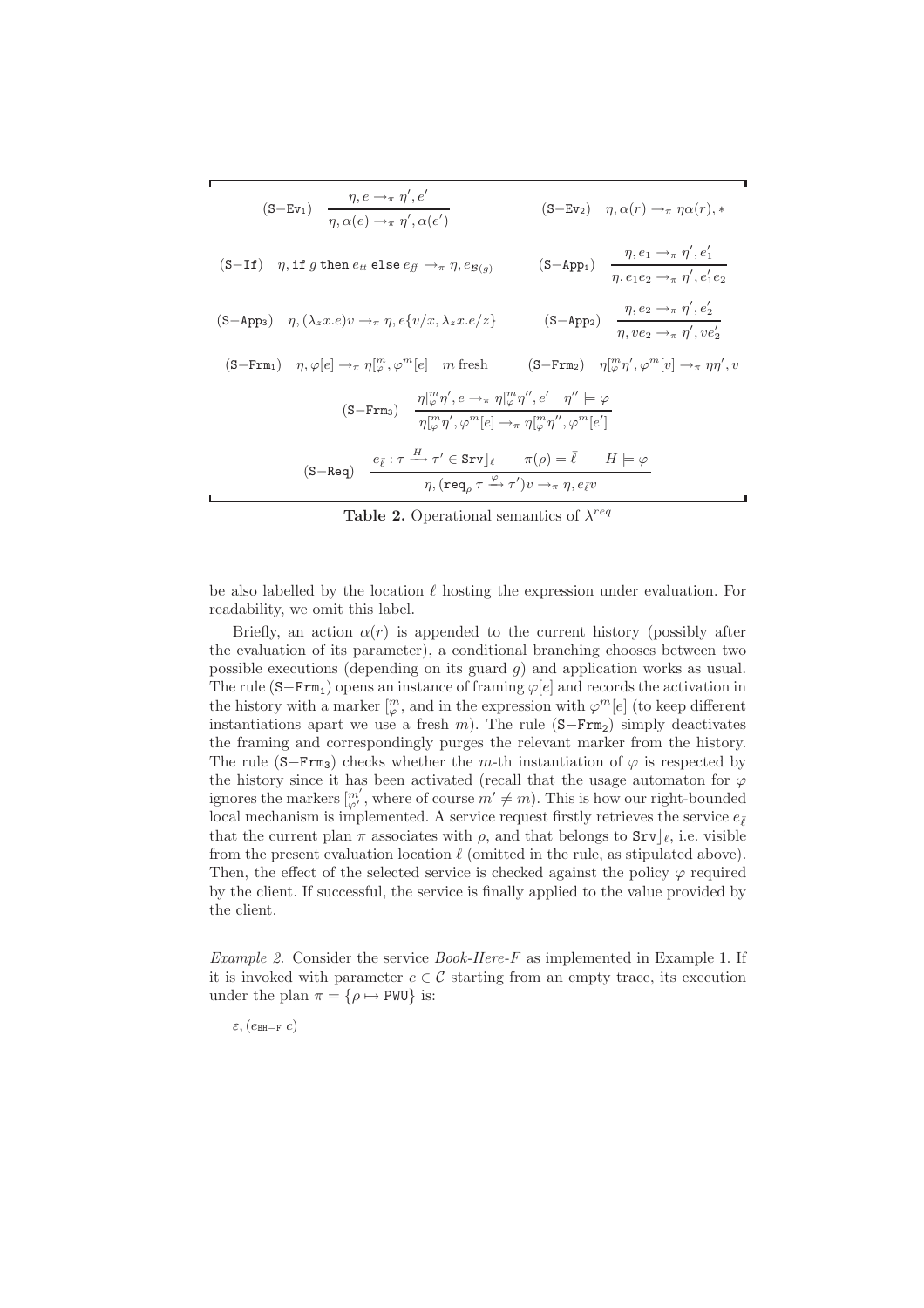$\rightarrow_{\pi} \varepsilon, (\lambda_z y \text{ if } [y = \text{TRUE}] \text{ then book}(F) \text{ else }*)((\text{req}_o \text{ Card } \frac{\varphi_{\text{BH}}}{\rightarrow} \text{Bool})c)$  $\rightarrow_{\pi} \varepsilon$ ,  $(\lambda_z y$ .if  $[y]$  = TRUE then book(F) else \*)( $(e_{\text{PWU}})c$ )  $\rightarrow_{\pi} \varepsilon, (\lambda_z y \text{ if } |y| = \text{TRUE} | \text{ then book}(F) \text{ else } *)$ (if  $[c \in \mathcal{C}]$  then charge $(c)$ ; TRUE else FALSE)  $\rightarrow_{\pi} \varepsilon$ ,  $(\lambda_z y$ , if  $y = \text{TRUE}$  then book(F) else \*)(charge(c); TRUE)  $\rightarrow_{\pi}$  charge $(c)$ ,  $(\lambda_z y$ .if  $[y = \text{TRUE}]$  then book $(F)$  else  $*)$ (TRUE)  $\rightarrow_{\pi}$  charge(c), if [TRUE = TRUE] then book(F) else \*  $\rightarrow_{\pi}$  charge(c), book(F)  $\rightarrow_{\pi}$  charge(c)book(F),\*

*Example 3.* Let  $z = \lambda_z x.\varphi[\alpha; z(x)]$  and let  $\varphi$  be the policy saying that "a single  $\alpha$  is allowed". Then, we have the following computation (under the empty plan).

$$
\varepsilon, (z*) \to_{\emptyset} \varepsilon, \varphi[\alpha; z(*)] \to_{\emptyset} [{}^1_{\varphi}, \varphi^1[\alpha; z(*)] \to_{\emptyset} [{}^1_{\varphi}\alpha, \varphi^1[z(*)]
$$

Note that the last transition is possible because  $\alpha \models \varphi$ . Then the computation proceeds as follows.

$$
\rightarrow_{\emptyset} [\frac{1}{\varphi} \alpha, \varphi^1[\varphi[\alpha; z(*)]] \rightarrow_{\emptyset} [\frac{1}{\varphi} \alpha]_{\varphi}^2, \varphi^1[\varphi^2[\alpha; z(*)]]
$$

This configuration is stuck. Indeed, a further step would lead to the configuration  $\left[\frac{1}{\varphi}\alpha\right]\left[\frac{1}{\varphi^2}[z(\ast)]\right]$ . In spite of the fact that the second instance of  $\varphi$  is satisfied by the suffix  $\alpha$  of the history after the marker  $\mathcal{L}_{\varphi}$ , the first instance is not:  $\alpha_{\varphi}^2 \alpha \not\models \varphi$  (recall that the marker  $_{\varphi}^2$  is invisible to  $\varphi$ ).

## 4 Type and effect system

We now introduce the type and effect system for  $\lambda^{req}$ . Our system builds upon [4] introducing two new rules: guarded effects and a new typing rule, namely strengthening.

#### 4.1 History expressions

History expressions are used to denote sets of histories. They are defined through the abstract syntax of Table 3, which extends the syntax introduced in [4].

A history expression can be empty  $(\varepsilon)$ , a single access event to some resource  $(\alpha(r))$  or it can be obtained either through sequential composition  $(H \cdot H')$  or non-deterministic choice  $(H + H')$ . Moreover, we use safety framing  $\varphi[H]$  for specifying that all the execution histories represented by  $H$  are under the scope of the policy  $\varphi$ . Additionally,  $\mu h$ . H (where  $\mu$  binds the free occurrences of h in  $H$ ) represents recursive history expressions. Finally, we introduce guarded histories  $qH$  (where q respects the syntax of guards given in Def. 1).

The denotational semantics of history expressions (Table 4) maps a history expression H to a set of histories  $H$ . The domain  $H$  is the lifted complete partial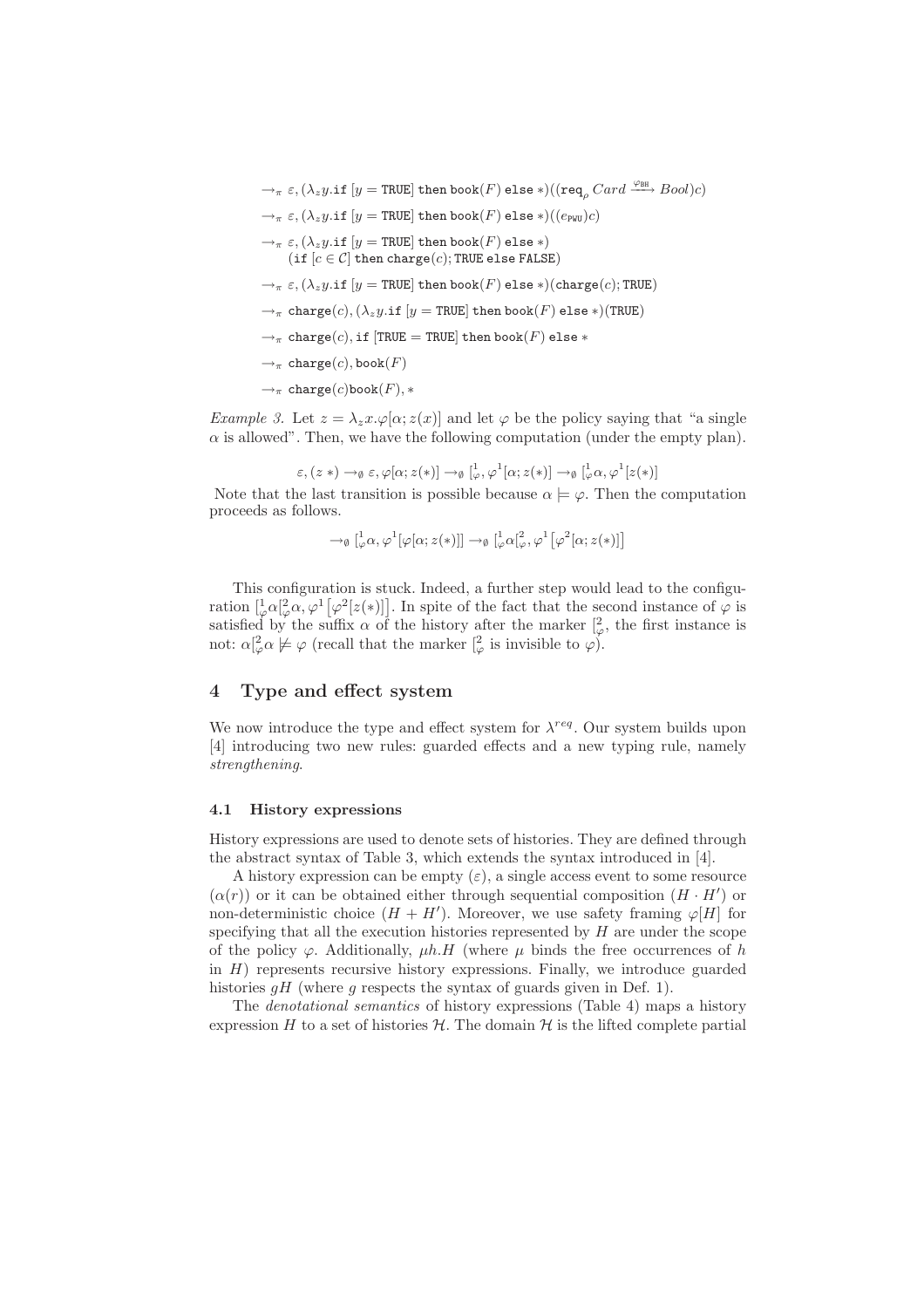| $H, H' ::=$  |                    |
|--------------|--------------------|
| ε            | empty              |
| h            | variable           |
| $\alpha(r)$  | $\rm access$ event |
| $H \cdot H'$ | sequence           |
| $H + H'$     | choice             |
| $\varphi[H]$ | security framing   |
| $\mu h.H$    | recursion          |
| gH           | guard              |

Table 3. Syntax of history expressions

| $\ \varepsilon\ _{\delta}^{\sigma}=\emptyset$                                                                                                | $  h  _s^{\sigma} = \delta(h)$                                                                                                                                   |
|----------------------------------------------------------------------------------------------------------------------------------------------|------------------------------------------------------------------------------------------------------------------------------------------------------------------|
| $\alpha(r)\mathbf{r}_s = \{\alpha(r)\}\$                                                                                                     | $\llbracket H \cdot H' \rrbracket_{\delta}^{\sigma} = \llbracket H \rrbracket_{\delta}^{\sigma} \llbracket H' \rrbracket_{\delta}^{\sigma}$                      |
| $\llbracket H + H' \rrbracket_{\delta}^{\sigma} = \llbracket H \rrbracket_{\delta}^{\sigma} \cup \llbracket H' \rrbracket_{\delta}^{\sigma}$ | $[\![gH]\!]^\sigma_\delta = \left\{ \begin{array}{ll} [\![H]\!]^\sigma_\delta & \text{if } \sigma \models g \\ \emptyset & \text{otherwise} \end{array} \right.$ |
| $[\![\varphi[H]]\!]^\sigma_\delta = \varphi[[H]\!]^\sigma_\delta]$                                                                           | $[\![\mu h.H]\!]^\sigma_\delta = \bigcup_{n>0} f^n(!)$                                                                                                           |
|                                                                                                                                              | where $f(X) = \llbracket H \rrbracket^{\sigma} {\mathcal{S}}_{\{X/h\}}$                                                                                          |

Table 4. Semantics of history expressions

order of sets of histories [21]. Sets are ordered by (lifted) inclusion  $\subseteq_{\perp}$  (where  $\forall \mathcal{H}.\bot \subseteq_{\bot} \mathcal{H} \text{ and } \mathcal{H} \subseteq_{\bot} \mathcal{H}' \text{ whenever } \eta \in \mathcal{H} \Rightarrow \eta \in \mathcal{H}'.$ 

We first need a couple of standard, auxiliary notions. An environment  $\delta$ binds variables  $(h, h', \ldots)$  to history expressions  $(H, H', \ldots)$  and a substitution  $\sigma$  maps variable names  $(x, y, \ldots)$  to variable names or resources  $(x, y, \ldots)$  or  $r, r', \ldots$ ). Given  $\delta$  and  $\sigma$ , the semantic function maps a history expression to a corresponding set. As expected,  $\varepsilon$  denotes the empty set under any configuration and  $\alpha(r)$  denotes the singleton containing only  $\alpha(r)$ . The semantics of a sequential composition  $H \cdot H'$ , of non-deterministic choice  $H + H'$  and of  $\varphi[H]$  is obvious. The semantics for  $gH$  is a little more tricky. We assert  $gH$  to define two distinct sets:  $[H]_{\delta}^{\sigma}$ , if  $\sigma$  satisfies g (we write  $\sigma \models g$  if and only if  $\mathcal{B}(g\sigma) = tt$ ), or  $\emptyset$  otherwise. The semantics of  $\mu h.H$  is the least fixed point of the function f (see [3] for further details).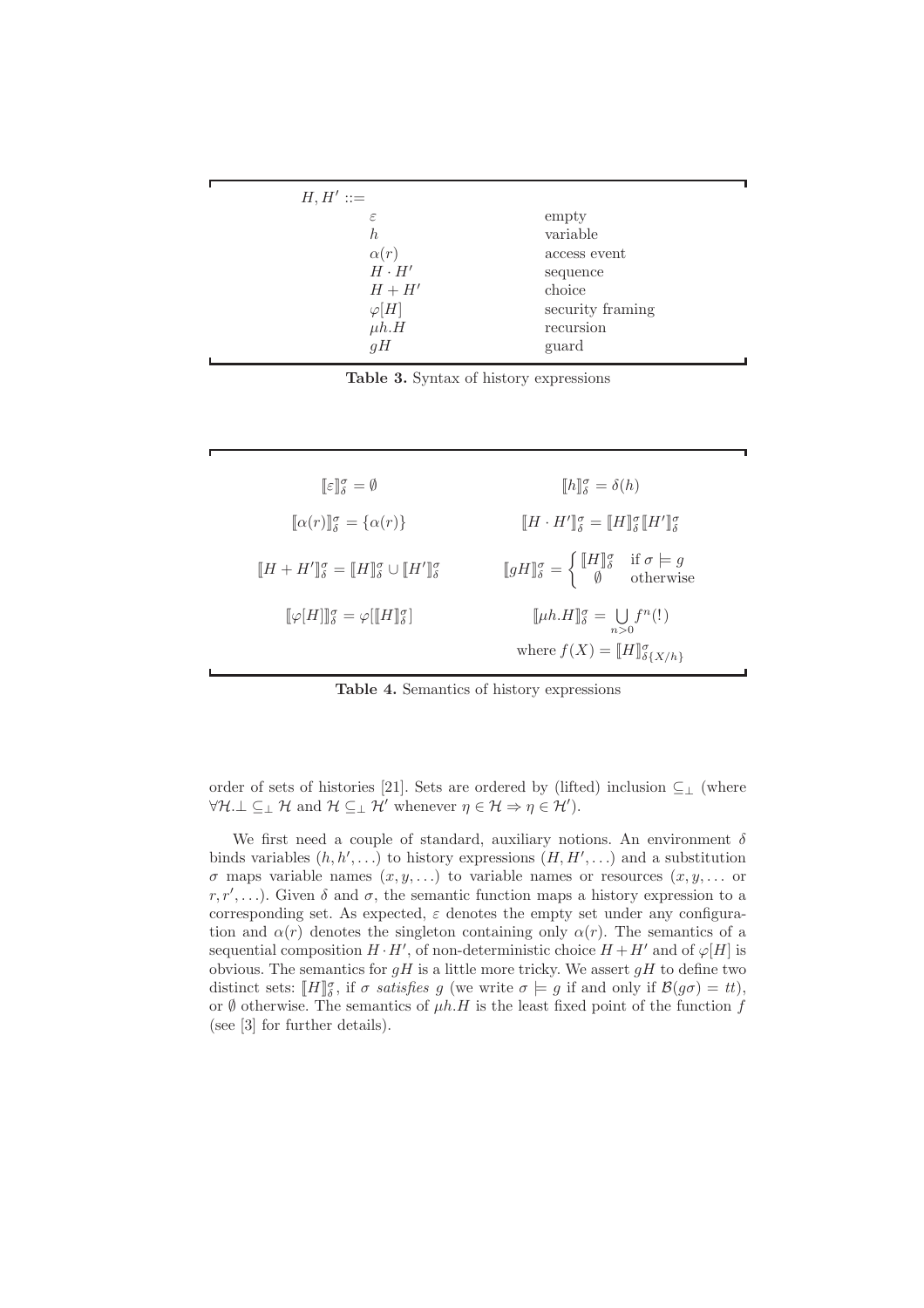Table 5. Types and type environments

(T−Unit)  $\Gamma, \varepsilon \vdash_{q} * : 1$  (T−Res)  $\Gamma, \varepsilon \vdash_{q} r : \mathcal{R}$  (T−Var)  $\Gamma, \varepsilon \vdash_{q} x : \Gamma(x)$  $(T-\text{Abs})$   $\frac{\Gamma; x:\tau; z:\tau \xrightarrow{H} \tau', H\vdash_g e:\tau'}{H}$  $\frac{\Gamma, \Gamma, z : \tau \xrightarrow{\mu} \tau', H \vdash_g e : \tau'}{\Gamma, \varepsilon \vdash_g \lambda_z x . e : \tau \xrightarrow{H} \tau'}$ (T-Ev)  $\frac{\Gamma, H \vdash_g e : \mathcal{R}}{\Gamma, H \cdot \sum \alpha(r) \vdash_g \alpha(r)}$  $\Gamma, H \cdot \sum_{r \in \mathcal{R}} \alpha(r) \vdash_g \alpha(e) : \mathbf{1}$  $(T-\text{App})$   $\frac{\Gamma,H\vdash_g e:\tau\xrightarrow{H''}\tau'\quad \Gamma,H'\vdash_g e':\tau''}{\Gamma\vdash_g f'\vdash_g f''\vdash_g f''}.$  $\frac{d^2g}{dr^2} = \frac{e:\tau \xrightarrow{H} \tau'}{\Gamma, H' \cdot H'' \vdash_g e'} \cdot \frac{d^2f}{dr}$ <br>  $T, H \vdash H' \cdot H'' \vdash_g e e' : \tau'$ <br>  $T, \varphi[H] \vdash_g \varphi[e]$  $\varGamma, \varphi[H] \vdash_g \varphi[e] : \tau$  $(T-If)$   $\frac{\Gamma, H \vdash_{g \wedge g'} e : \tau \quad \Gamma, H \vdash_{g \wedge \neg g'} e' : \tau}{\Gamma, H \vdash_{g \wedge g'} e' : \tau}$  $\frac{H \vdash_{g \wedge g'} e : \tau \quad \Gamma, H \vdash_{g \wedge \neg g'} e' : \tau}{\Gamma, H \vdash_g \text{if } g' \text{ then } e \text{ else } e' : \tau}$ (T-Wkn)  $\frac{\Gamma, H \vdash_g e : \tau \quad H \sqsubseteq H'}{\Gamma, H' \vdash_g e : \tau}$  $\Gamma, H' \vdash_g e : \tau$  $(T-\text{Req}) \xrightarrow{I = \{H \mid e_{\ell'} : \tau \xrightarrow{H} \tau' \in \text{Srv} \downharpoonright_{\ell} \wedge H \models \varphi\}}$  $\frac{F_{\mathcal{F}}\left\{H \mid e_{\ell'}: \tau \xrightarrow{H} \tau' \in \text{Srv} \right\}_{\ell} \wedge H \models \varphi}{\Gamma, \varepsilon \vdash_g \text{req}_\rho \tau \xrightarrow{\varphi} \tau': \tau \xrightarrow{\sum_{i \in I} H_i} \tau'} \frac{\Gamma, H \vdash_g e: \tau \quad g \Rightarrow g'}{\Gamma, g'H \vdash_g e: \tau}$  $\Gamma, g'H \vdash_g e : \tau$ 

Table 6. Typing relation

#### 4.2 Typing relation

Before introducing a type and effect system for our calculus, we define the relation  $\sqsubseteq_{\sigma}$  as the partial order between history expressions

$$
H\sqsubseteq_{\sigma} H'
$$
 if and only if  $[H]_{\emptyset}^{\sigma}\subseteq_{\perp} [H']_{\emptyset}^{\sigma}$ 

We write  $H \sqsubseteq H'$  when  $\forall \sigma . H \sqsubseteq_{\sigma} H'$ .

Types and type environments are introduced in Table 5. Type environments are defined in a standard way as mappings from variables to types. Types can be either base types, i.e. unit or resources, or higher-order types  $\tau \xrightarrow{H} \tau'$  annotated with the history expression H.

A typing judgement (Table 6) has the form  $\Gamma, H \vdash_q e : \tau$  and means that the expression  $e$  is associated with the type  $\tau$  and the history expression  $H$ . The proposition g records information about the branching path collected during the typing process.

Rules (T−Unit, T−Res, T−Var) for ∗, resources and variables are straightforward. An event has type 1 and produces a history that is the one obtained from the evaluation of its parameter increased with the event itself (T−Ev). Note that, since the class of resources is finite, an event only has finitely many instantiations. An abstraction has an empty effect and a functional type carrying a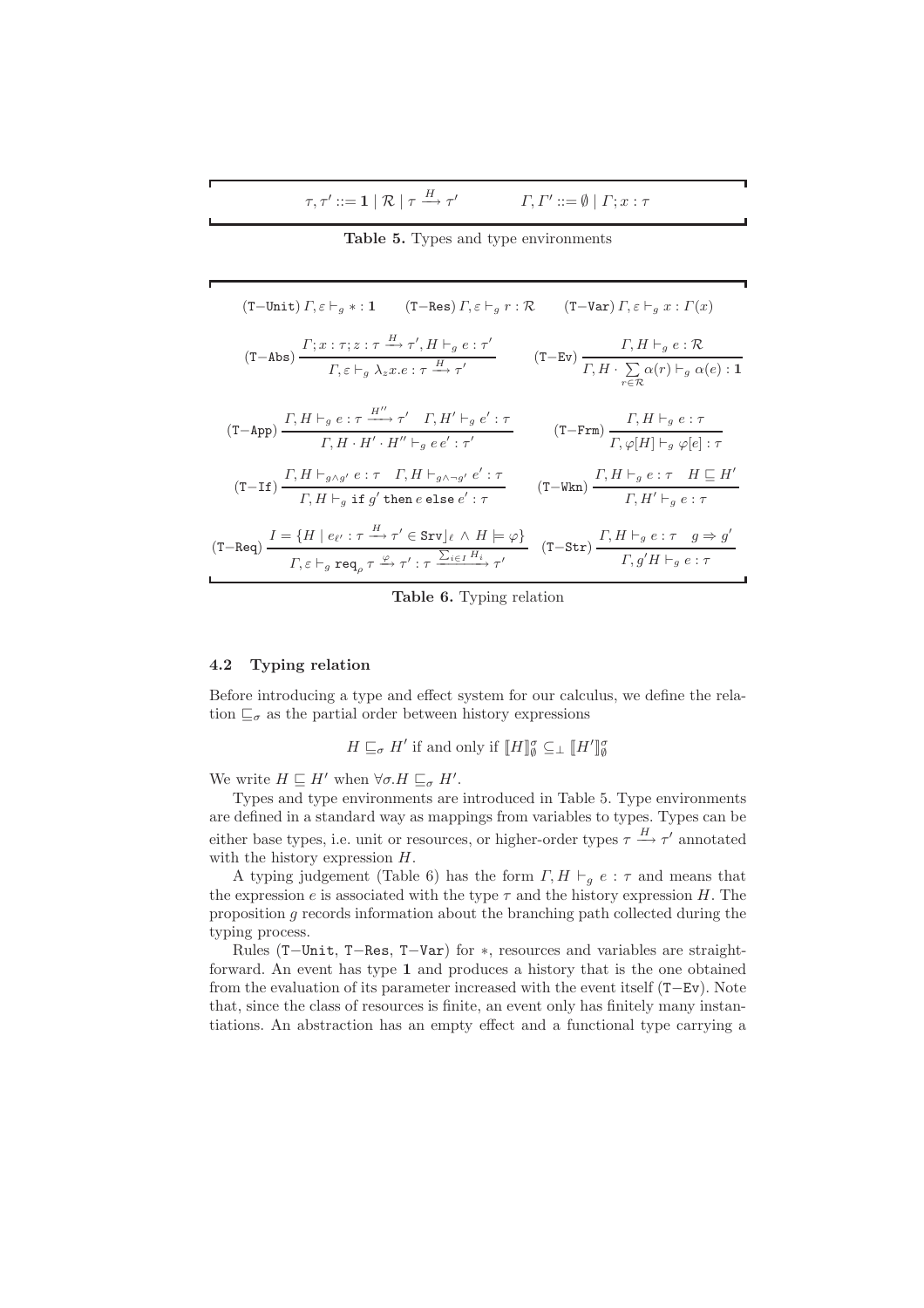latent effect, i.e. the effect that will be produced when the function is actually applied (T−Abs). The application moves the latent effect to the actual history expression and concatenates it with the actual effects according the call-by-value semantics (T−App). Security framing extends the scope of the property  $\varphi$  to the effect of its target (T−Frm). The rule for conditional branching says that if we can type  $e$  and  $e'$  to the same  $\tau$  generating the same effect  $H$ , then we can extend  $\tau$  and H to be the type and effect of the whole expression (T-If). Moreover, in typing the sub-expressions we take into account  $g'$  and its negation, respectively. Similarly to abstractions, service requests have an empty effect (T−Req). However, the type of a request is obtained as the composition of all the types of the possible servers. In particular, the resulting latent effect is the (unguarded) nondeterministic choice among them. Observe that we only accept exact matching for input/output types (see [4] for a different composition of types). The last two rules are for weakening and strengthening. The first (T−Wkn) states that is always possible to make a generalisation of the effect inferred from an expression e. Finally, (T-Str) applies a guard g' to an effect H provided that  $g \Rightarrow g'$  (if and only if  $\forall \sigma.\sigma \models g \Rightarrow \sigma \models g'$ . This rule says that we can use the information stored in g for wrapping an effect in a guarded context.

Referring to the type system introduced above, we assert the following statement to be always respected by services in Srv

$$
e_{\ell}:\tau\xrightarrow{H}\tau'\in\mathtt{Srv}\Longrightarrow\emptyset,\varepsilon\vdash_{tt}e_{\ell}:\tau\xrightarrow{H}\tau'
$$

This assumption guarantees that Srv records are always consistent with our type system.

Example 4. Let  $e_{\text{PWU}}$  be the service introduced in Example 1, then the following derivation is possible (dots stands for trivial or symmetrical derivations)

$$
\begin{array}{c}\n\vdots \\
\hline\nx: Card, [x \in \mathcal{C}] \operatorname{charge}(\mathcal{C}) \vdash_{[x \in \mathcal{C}]} \operatorname{charge}(x); \text{TRUE}: Bool \\
\hline\nx: Card, [x \in \mathcal{C}] \operatorname{charge}(\mathcal{C}) \vdash_{true} \text{IF}: Bool \\
\emptyset, \varepsilon \vdash_{true} e_{\text{PWU}}: Card \xrightarrow{[x \in \mathcal{C}]\operatorname{charge}(\mathcal{C})} Bool\n\end{array}
$$

where  $\texttt{charge}(\mathcal{C}) = \sum_{c \in \mathcal{C}} \texttt{charge}(c)$  and IF = if  $[x \in C]$  then charge $(x)$ ; TRUE else FALSE.

Similarly, we observe that

$$
\emptyset, \varepsilon \vdash_{true} e_{\mathtt{POL}} : Card \xrightarrow{[x \in \mathcal{C}'] \texttt{check}(\mathcal{C}')] \texttt{charge}(\mathcal{C}') \texttt{check}(\mathcal{C}')} Bool
$$

Example 5. Consider now  $e_{\text{BH-S}}$  from Example 1. For the rightmost expression we can derive

$$
\frac{x: Card, \varepsilon \vdash_{true} \texttt{req}_\rho\ Card \xrightarrow{\varphi_{\texttt{BH}}} \mathit{Bool}: \tau \qquad x: Card, \varepsilon \vdash_{true} x: Card }{x: Card, H \vdash_{true} (\texttt{req}_\rho\ Card \xrightarrow{\varphi_{\texttt{BH}}} \mathit{Bool})x:Bool}
$$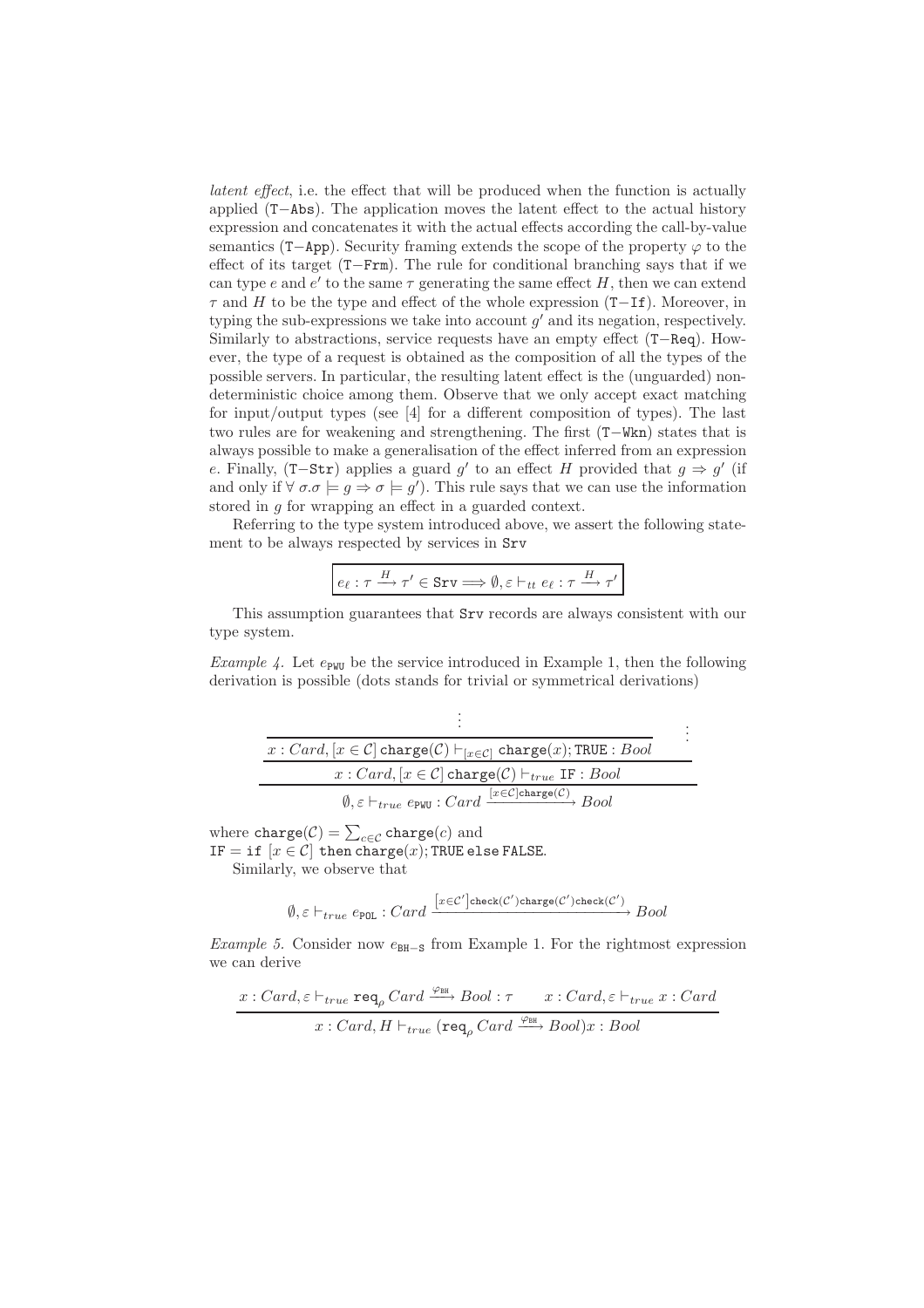where

$$
\tau = Card \xrightarrow{[x \in \mathcal{C}]\text{charge}(\mathcal{C})} Bool
$$

Moreover we can derive

$$
\cfrac{\Gamma, \text{book}(S) \vdash_{[y=\text{TRUE}]} \text{book}(S): 1}{\cfrac{\Gamma, [y=\text{TRUE}]\text{book}(S) \vdash_{[y=\text{TRUE}]} \text{book}(S): 1}{\cfrac{\Gamma, [y=\text{TRUE}]\text{book}(S) \vdash_{[y=\text{TRUE}]} x: 1}{\cfrac{\Gamma, [y=\text{TRUE}]\text{book}(S) \vdash_{[y=\text{TRUE}]} x: 1}{\cfrac{\Gamma, [y=\text{TRUE}]\text{book}(S) \vdash_{[y=\text{TRUE}]} x: 1}}
$$

where  $\Gamma = x : Card; y : Bool.$  Combining the two we obtain

$$
\emptyset, \varepsilon \vdash_{true} e_{\text{BH-S}} : Card \xrightarrow{[x \in \mathcal{C}] \text{charge}(\mathcal{C}) \cdot [y = \text{TRUE}]\text{book}(S)} 1
$$

Similarly, the result of typing  $e_{BN-S}$  is

$$
\emptyset, \varepsilon \vdash_{true} e_{\text{BN}-\text{S}}: Card \xrightarrow{\text{book}(S) \cdot \big[x \in \mathcal{C}^\prime\big] \text{check}(\mathcal{C}^\prime) \text{charge}(\mathcal{C}^\prime) \text{check}(\mathcal{C}^\prime) [y = \text{FALSE}] \text{unbook}(S)} 1
$$

Example 6. Consider now the term  $e_{\text{TA}}$ . The following derivation is possible

$$
\vdots
$$
\n
$$
\vdots
$$
\n
$$
x: Card, \varepsilon \vdash_{true} \text{req}_{\bar{\rho}} Card \to 1: Card \xrightarrow{H+H'} 1 \qquad x: Card, \varepsilon \vdash_{true} x: Card
$$
\n
$$
x: Card, H + H' \vdash_{true} (\text{req}_{\bar{\rho}} Card \to 1)x: 1
$$

where

$$
H = [x \in \mathcal{C}]\texttt{charge}(\mathcal{C}) \cdot [y = \texttt{TRUE}]\texttt{book}(S)
$$

 $H' = \mathtt{book}(S) \cdot [x \in \mathcal{C}']$   $\mathtt{check}(\mathcal{C}')$ charge $(\mathcal{C}')$ check $(\mathcal{C}') \cdot [y = \mathtt{FALSE}]$ unbook $(S)$ 

Then, we can type the whole service to

$$
\emptyset, \varepsilon \vdash_{true} e_{\texttt{TA}} : Card \xrightarrow{\varphi_{\texttt{TA}}[(H+H') \cdot (H+H')] } Rec
$$

Our type and effect system produces history expressions that approximate the run-time behaviour of programs. The soundness of our approach relies on producing safe history expressions, i.e. any trace produced by the execution of an expression  $e$  (under any valid plan) is denoted by the history expression obtained typing e. To prove type and effect safety we need the following lemmata. Lemma 1 states that type and effect inference is closed under logical implication for guards, and Lemma 2 says that history expressions are preserved by programs execution.

**Lemma 1.** If  $\Gamma$ ,  $H \vdash_g e : \tau$  and  $g' \Rightarrow g$  then  $\Gamma$ ,  $H \vdash_{g'} e : \tau$ 

**Lemma 2.** (Subject reduction) Let  $\Gamma$ ,  $H \vdash_g e : \tau$  and  $\eta$ ,  $e \rightarrow^*_{\pi} \eta'$ ,  $e'$ . For each  $g'$  such that  $g' \Rightarrow g$ , if  $\Gamma, H' \vdash_{g'} e' : \tau$  then  $\forall \sigma. \sigma \models g' \Longrightarrow \eta' [\![H']\!]^\sigma_g \subseteq \eta [\![H]\!]^\sigma_g$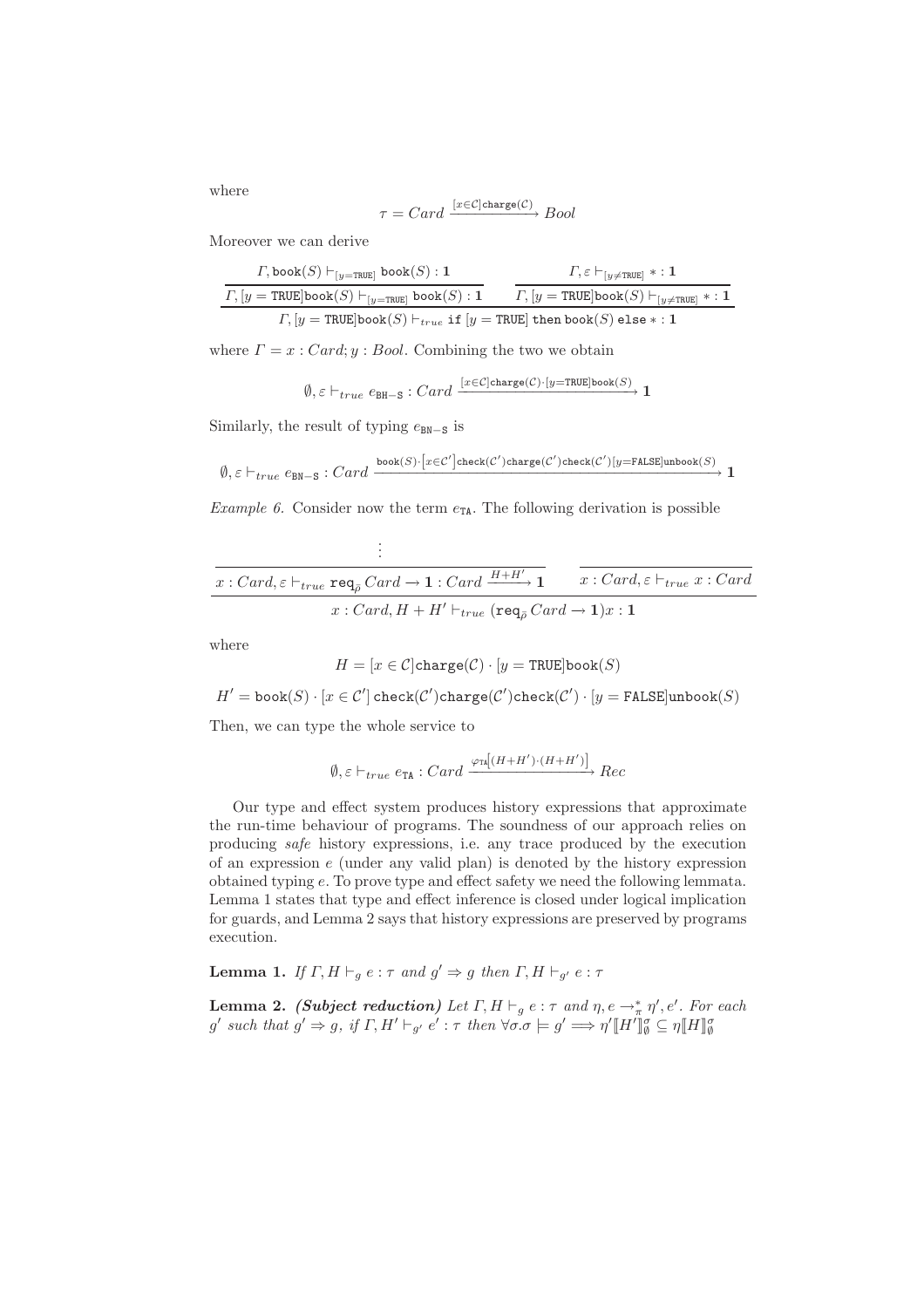Then, the soundness of our approach is established through the following theorem, where we use  $\eta$  for both a history generated by the operational semantics and a history belonging to the denotational semantics of a history expression H. To compare histories of the two kinds, given  $\eta \in [H]_{\emptyset}^{\sigma}$  we write  $\eta^{-\Phi}$  for  $\eta$  where all the security framings  $\varphi$ [] have been removed, as defined below:

$$
\varepsilon^{-\Phi} = \varepsilon \qquad (\alpha \eta)^{-\Phi} = \alpha (\eta^{-\Phi}) \qquad \varphi[\eta]^{-\Phi} = \eta^{-\Phi}
$$

We can now state our type safety theorem.

**Theorem 1.** (Type safety) If  $\Gamma$ ,  $H \vdash_{true} e : \tau$  and  $\varepsilon$ ,  $e \rightarrow_{\pi}^* \eta'$ ,  $v$ , then  $\forall \sigma \in \exists \eta \in$  $\llbracket H \rrbracket_{\emptyset}^{\sigma}$  such that  $\eta' = \eta^{-\Phi}$ .

The type and effect system of [3] has no rule for strengthening like our rule (T−Str). The presence of this rule in our system makes it possible to discard some of the denoted traces. These traces correspond to executions that, due to the actual instantiation of formal parameters, can not take place. Consequently, our type and effect system produces more compact history expressions than those of [3]. This has several advantages, and we mention here a couple of them. First, having small history expression reduces the search space contributing to speed up verification algorithms. Secondly, it removes possible false negatives raising from traces that violate the active policy but will never be produced at run-time.

History expressions validity guarantees that no security violations can happen at run-time. We define it as follows.

Definition 2. (Validity of History Expressions)

 $H \models \varphi$  if and only if  $\forall \sigma$  and  $\forall \varphi$  occurring in  $H$ ,  $\forall \eta \in \llbracket H \rrbracket_{\emptyset}^{\sigma} : \eta \models \varphi$ .

We say that a history expression H is valid if and only if  $\forall \eta \in \llbracket H \rrbracket$  and  $\forall \varphi$  occurring in H then  $\eta \models \varphi$ . Note in passing that validity of histories is not compositional being our framework a history-dependent one. E.g. if  $\varphi$  says "never α" from the validity of α and of  $\varphi[\beta]$  it does not follow  $\alpha\beta \models \varphi$ . As a matter of fact, the validity of  $H$  is established through model-checking in polynomial time [8].

## 5 Modular plans

In this section we introduce the main contribution of this work, i.e. how plans can be composed.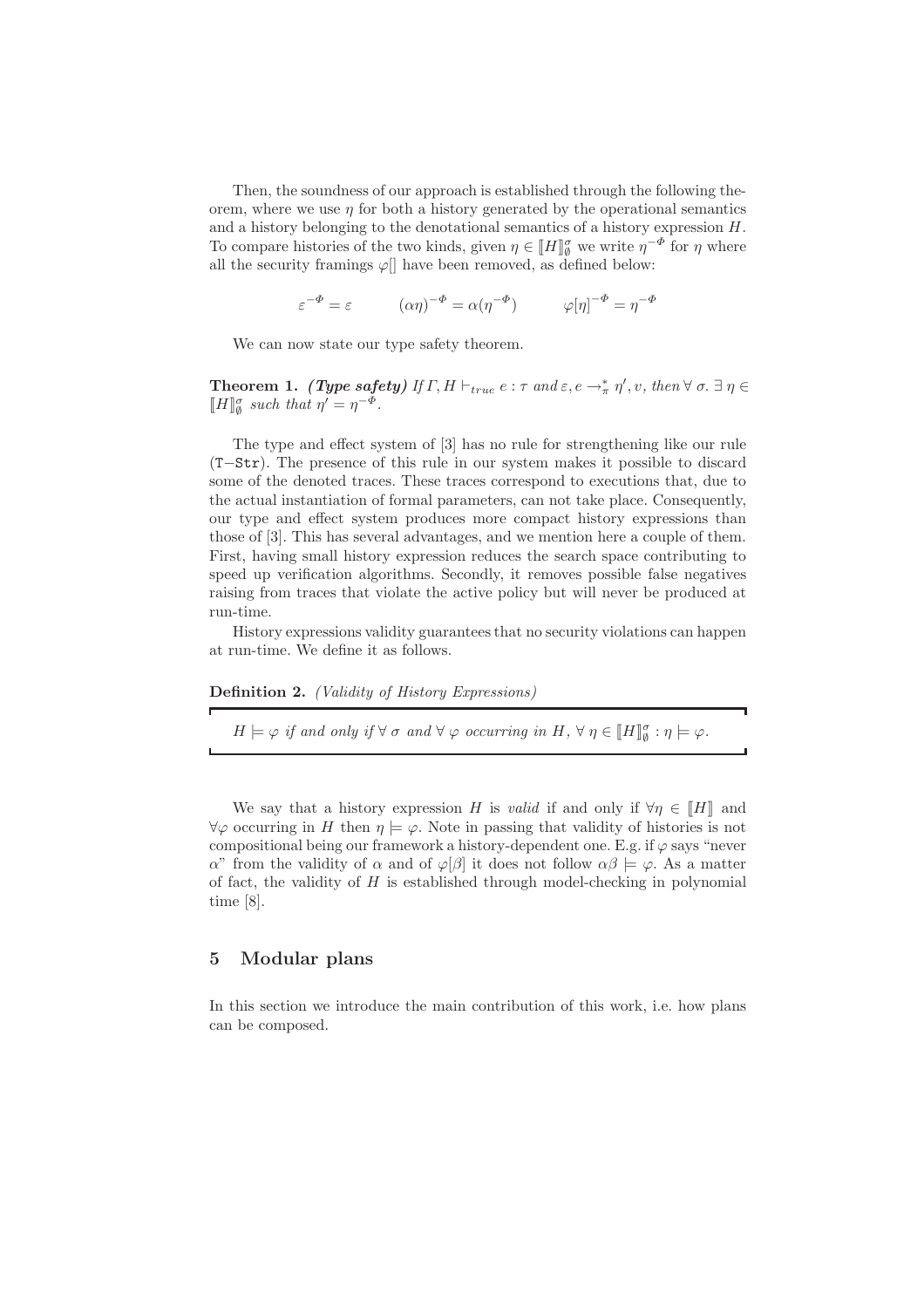#### 5.1 Properties of Plans

In Section 3.2 we saw how plans drive the execution of services turning service requests into actual service invocations. We can also interpret plans as a substitution strategy of request expressions. We can therefore inline  $e_{\ell}$  for  $\texttt{req}_\rho \tau$ whenever  $\pi(\rho) = \ell$  (note that recursion is not a problem here because the binding request-service defined by  $\pi$  is static). We call this semantics preserving process flattening, and flat a service without requests.

#### Definition 3. (Flattening)

| $* _{\pi} = *$                                | $r\mid_{\pi}=r$                                                                                                                                                                                           | $x\mid_{\pi} = x$                                                                                                                  |
|-----------------------------------------------|-----------------------------------------------------------------------------------------------------------------------------------------------------------------------------------------------------------|------------------------------------------------------------------------------------------------------------------------------------|
| $\alpha(e) \mid_{\pi} = \alpha(e \mid_{\pi})$ | $(\lambda_z x.e) \mid_{\pi} = \lambda_z x.e \mid_{\pi}$                                                                                                                                                   | $(e e') _{\pi} = e _{\pi} e' _{\pi}$                                                                                               |
| $\varphi e _{\pi} = \varphi e _{\pi}$         |                                                                                                                                                                                                           | $(\text{if } g \text{ then } e \text{ else } e') \mid_{\pi} = \text{if } g \text{ then } e \mid_{\pi} \text{ else } e' \mid_{\pi}$ |
|                                               | $(\operatorname{req}_{\rho} \tau \to \tau')  _{\pi} = \begin{cases} \operatorname{req}_{\rho} \tau \to \tau' & \text{if } \pi(\rho) = \bot \\ e_{\ell}  _{\pi} & \text{if } \pi(\rho) = \ell \end{cases}$ |                                                                                                                                    |

Flattening an expression e with larger plans makes smaller the set of histories associated with e. This property is stated by the following theorem.

**I** 

**Theorem 2.** Given two plans  $\pi$  and  $\pi'$ , if  $\Gamma$ ,  $H \vdash_g e \mid_{\pi}: \tau$  and  $\Gamma$ ,  $H' \vdash_g$  $e \mid_{\pi:\pi'} : \tau \text{ then } H' \sqsubseteq H$ 

To securely compose plans we must guarantee that the resulting plan preserves validity. Hence, we introduce the key concept of plan completeness. A plan  $\pi$  is complete w.r.t. a service e if it is valid and makes e flat.

#### Definition 4.

Given a closed term e, a plan  $\pi$  is said to be complete for e if and only if 1. e  $\vert_{\pi}$  is flat and 2. if  $\emptyset$ ,  $H \vdash_{true} e \mid_{\pi}: \tau$  then  $H$  is valid.

Complete, modular plans for services can be composed preserving completeness, as stated below.

**Lemma 3.** Given two terms  $e,e'$  and two modular plans  $\pi,\pi'$  complete for e and e', respectively, then  $\pi; \pi'$  is complete for both e and e'.

We present now a way of incrementally building services in a secure manner. We first state a theorem characterising our notion of composition. As expected, we cannot aim at a full compositionality because history validity itself is not compositional. The lemma above helps in finding conditions that permit to obtain secure services by putting together components already proved secure. We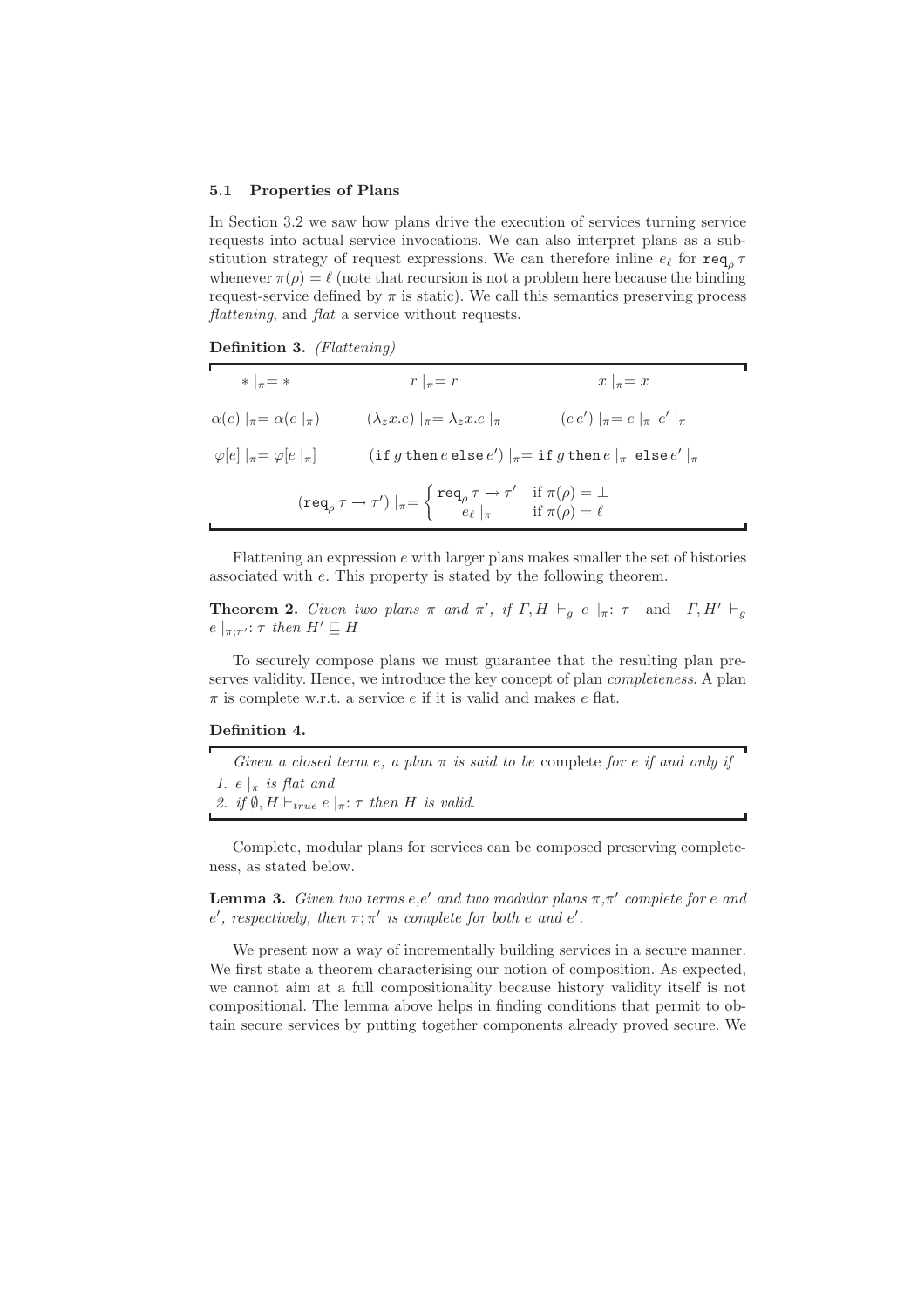shall then outline a way of efficiently reuse the proofs of validity already known for components, so to incrementally prove the validity of a plan for the composed service. (Recall that services are closed expressions, typable in an empty environment.)

**Theorem 3.** Let  $\pi_i$  be modular plans complete for services  $e_i$ , and let  $\emptyset$ ,  $H_i \vdash_{g_i}$  $e_i : \tau_i, i = 0, 1$ . Then,

- $\pi_0$ ;  $\pi_1$  is complete for both  $\alpha(e_0)$  and if  $g$  then  $e_0$  else  $e_1$
- $\forall \varphi, \text{ if } H_0 \models \varphi \text{ then}$ 
	- $\pi_0$ ;  $\pi_1$  is complete for  $\varphi[e_0]$
	- $-\{\rho \mapsto \ell_0\}; \pi_0$  is complete for  $\operatorname{req}_\rho \tau \xrightarrow{\varphi} \tau'$ , where  $\ell_0$  hosts  $e_0$
- $-$  if  $\tau_0 = \tau_1 \stackrel{H'_0}{\longrightarrow} \tau'$  and  $H_0 \cdot H_1 \cdot H'_0$  is valid, then  $\pi_0$ ;  $\pi_1$  is complete for  $e_0e_1$

We now sketch a procedure for checking the validity of the composition of histories that occurs when applying a service to another one (third item above). First, notice that  $H_0 \cdot H_1 \cdot H'_0$  is valid if and only if (i)  $H_0$  is valid, (ii)  $\forall \varphi$  in  $H_1$ ,  $H_0 \cdot H_1 \models \varphi$  and (iii)  $\forall \varphi'$  in  $H'_0$ ,  $H_0 \cdot H_1 \cdot H'_0 \models \varphi'$ . Item (i) holds by hypothesis (as well as  $H_1 \models \varphi$  and  $H'_0 \models \varphi'$ ). So, it suffices to define a method for checking validity of the sequential composition of two histories  $H \cdot H'$  w.r.t. a policy  $\varphi$ .

To check validity of  $H \cdot H'$  w.r.t.  $\varphi$ , we look for a usage policy  $\psi$  that rejects any trace  $\eta$  that, once extended with any  $\eta'$  of H', leads to a violation of  $\varphi$ , i.e.  $\eta \eta' \not\models \varphi$ . Clearly for  $H \cdot H' \models \varphi$ ,  $\eta$  should not be trace of H if  $\eta \not\models \psi$ .

We proceed as follows, recalling that  $\varphi$  is a regular language, the strings of which are rejected by a finite-state automaton A. We first build  $A<sup>R</sup>$ , the automaton that rejects the reverse strings  $\eta^R$ , for  $\eta$  not in the language of A. Note that  $\eta \not\models \varphi$  if and only if  $\eta^R$  belongs to the language of  $A^R$ . Now, mark all the states q of  $A^R$  reachable with  $\eta^R$  for all  $\eta$  denoted by H'. For all such q, build a new automaton  $A_q^R$  equal to  $A^R$ , except that its initial state is q. Let  $\eta_q^R$  belong to the language of  $A_q^R$ , for some q. This implies that there exists  $\eta$ denoted by  $H'$  such that  $\eta^R \cdot \eta^R_q$  belongs to the language of  $A^R$ . Consequently,  $\eta_q \cdot \eta \not\models \varphi$ . The required policy  $\psi$  is given by the reverse of the union of the languages accepted by the automata  $A_q^R$  specified above, for all relevant q.

For example, let  $H' = \texttt{charge}(x) + \texttt{check}(x)$  and  $\varphi = \varphi_{\texttt{BH}}$  (see Fig. 2a). Applying the procedure introduced above, we find  $\psi = \text{``never check}(x)$ ".

Example 7. Consider again the service network of Section 2 typed in Section 4. Let  $H_{\text{PWD}}$ ,  $H_{\text{POL}}$ ,  $H_{\text{BH}}$ ,  $H_{\text{BN}}$  and  $H_{\text{TA}}$  their latent effects.

Consider now the three service policies defined in Figure 2. It is immediate to verify that the plans  $\pi_1 = {\rho \mapsto \text{PWD}}$  and  $\pi_4 = {\rho' \mapsto \text{POL}}$  are modular and complete for Book-Here-F and Book-Now-H, respectively.

We try to obtain the service Travel Agency by sequentially composing the above two components (recall that sequentialization is a simple form of application). To guarantee security we have to prove the validity of  $H_{BH-F} \cdot H_{BM-H}$  (or vice versa). However, state 2 of  $\varphi_{BN}$  is reachable through a prefix of a history in the semantics of  $H_{\text{BH-F}}$ , e.g. charge(x)book(F) originated when  $x \in \mathcal{C}$ . Similarly, for  $H_{BN-F} \cdot H_{BH-H}$ .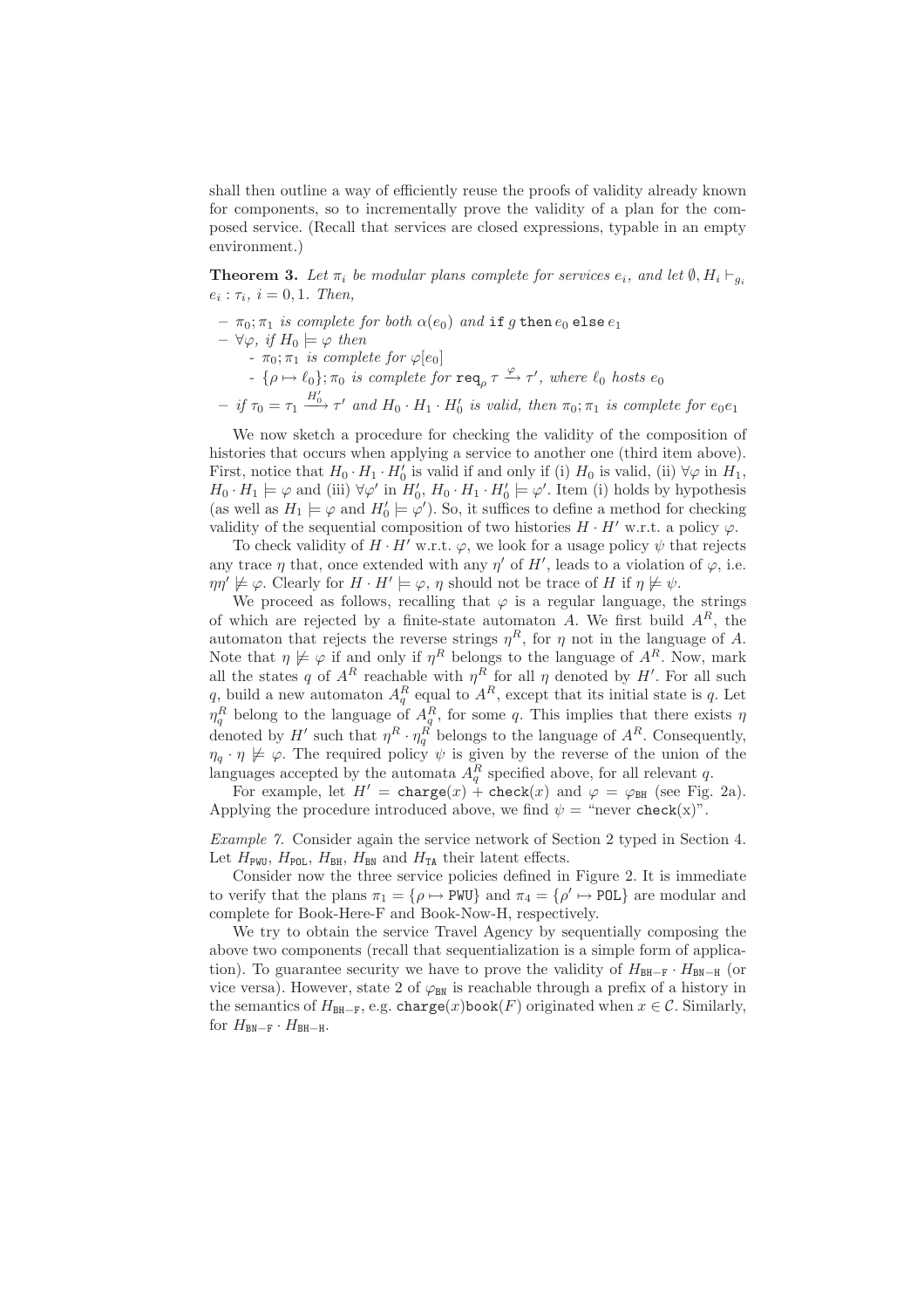

Fig. 3. A travel booking network

Instead, if we consider  $H_{BH-F} \cdot H_{BH-H}$  no violations can occur (neither service performs a check). Now, the composed service is secure because it is compliant with the policy  $\varphi_{TA}$ .

Similarly for the three cases  $H_{\text{BH}-\text{H}} \cdot H_{\text{BH}-\text{F}} \cdot H_{\text{BN}-\text{H}}$  and  $H_{\text{BN}-\text{H}} \cdot H_{\text{BN}-\text{F}}$ . Finally, although  $H_{\text{BH-F}} \cdot H_{\text{BH-F}}$  (and the analogous three compositions) can be proved secure, it does not obey  $\varphi_{T_A}$ .

## 6 Conclusion and related work

In this paper we presented a framework for secure service composition. Services are implemented in  $\lambda^{req}$  [3], a service-oriented version of the call-by-value  $\lambda$ calculus. Security properties are defined through usage automata and locally applied to pieces of code using a proper operator, namely security framing. A type and effect system extracts a history expression from a service. Since it considers service assertions on resources, our type and effect system can also deal with open service networks, i.e. networks where one or more services are unspecified. History expressions are safe approximation of a program, i.e. they denote every possible sequence of security relevant actions fired at run-time. Moreover, history expressions can be model-checked against local policies. The result of this process is a policy compliance proof, if it exists, guaranteeing that no security violation will happen at run-time. We used this technique for generating viable composition plans. Plans produced in this way drive the service execution respecting the security constraints. Additionally, we showed a composition strategy for plans. If two or more plans satisfy the necessary conditions they can be composed in a wider plan. Then, we defined a simple procedure for verifying the validity of composed plans.

This work is a first step toward a bottom-up composition strategy for service network. Many further directions can be investigated. An interesting result could be obtained by exploiting the correspondence between history expressions and basic process algebras (BPAs [9]). Using an approach similar to [11], we could define a symbolic transition system (STS). STSs offer many interesting properties and allow for a fine-grained analysis of security properties.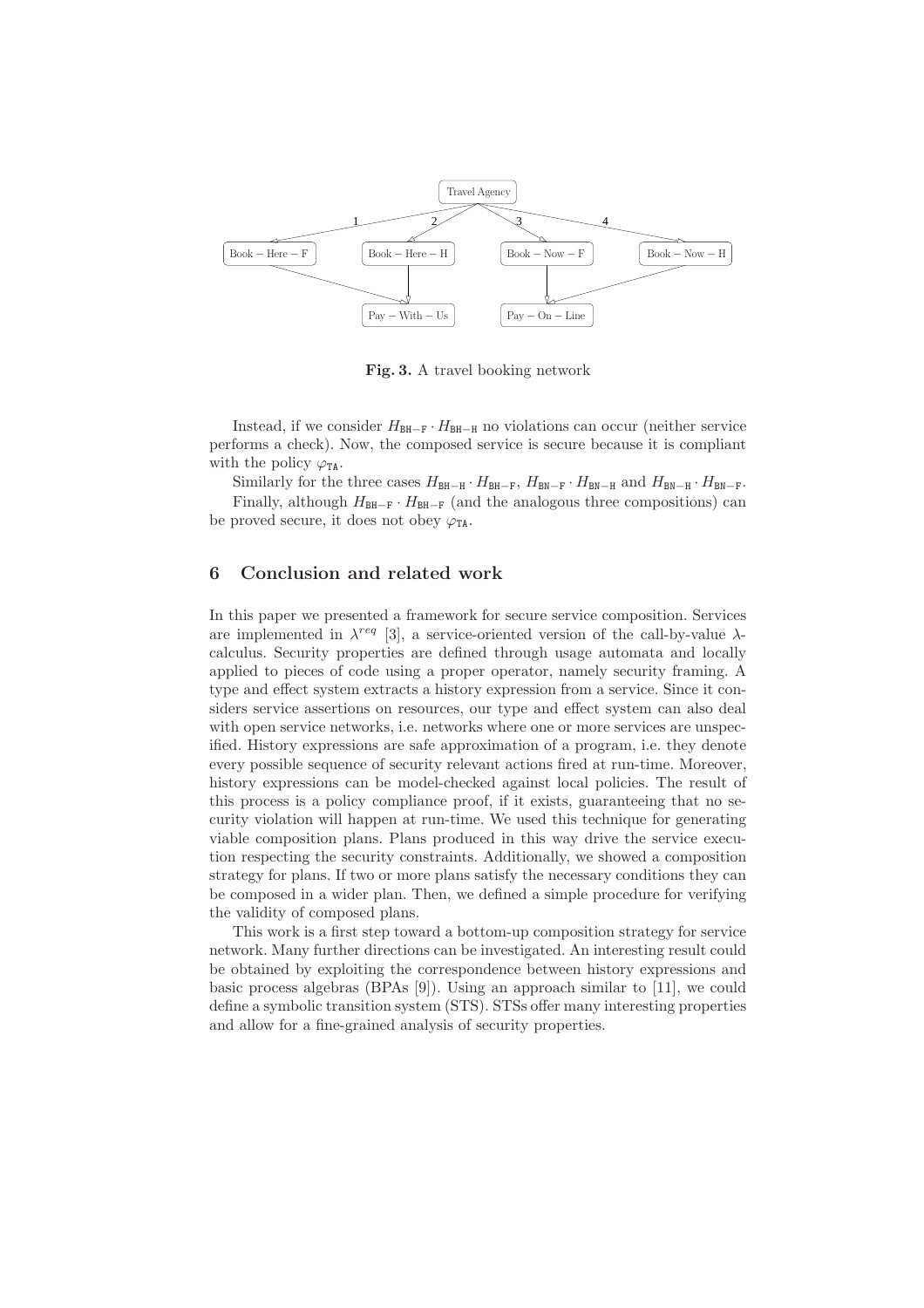Another possible improvement consists in extending out programming model introducing a concurrent composition of services. This scenario poses several issues increasing the complexity of our framework. Mainly, the well known state explosion problem could make the model checking step practically infeasible.

To the best of our knowledge, there are no proposals for the secure composition of services within a linguistic framework. Below we briefly survey on a few related work.

In [12] the authors present a framework for contract-based creation of choreographies. Roughly, they use a contract system for finding a match between contracts and choreographies. In this way they verify whether a given contract, declared by a service joining the network, is consistent with the current choreography. However, this framework exploits a global knowledge about the network structure while our model also deals with open networks.

Castagna et al. [14] use a variant of CCS with internal and external choice operators [18] for defining service contracts. A subcontract relation guarantees that the choreography always respects the contracts of both client and service. Nevertheless, this approach assumes that clients always know the request contract and it is focused on finding a satisfactory composition with some available service. Since the composition depends on the possible instantiations of a service, such a contract could be unavailable during the analysis phase. In this sense, our technique overcomes this limitation by producing valid plans independently from the actual instantiation of resources.

Busi et al. [13] propose an analysis of service orchestration and choreography. In their work, the validity of the service orchestration is a consequence of its conformance with respect to the intended choreography. The main difference with our work consists in the approach to choreography. Indeed, they start from a pre-defined choreography and verify the validity of an orchestration. Instead, our approach aims at checking partial service composition without relying on any global orchestrator.

In [16] a framework for the synthesis of orchestrators is presented. This technique consists in automatically producing an orchestrator guaranteeing that the service composition respects the desired security policy. This approach defines a composition that complies with the policy of a client. Since our method produces partial compositions that respect all the involved policies (of both clients and servers), it seems to be more general. However, as [16] generates dynamic orchestrators, the two systems work under completely different assumptions.

### References

- 1. Martín Abadi and Cédric Fournet. Access control based on execution history. In *NDSS*, 2003.
- 2. Massimo Bartoletti, Gabriele Costa, Pierpaolo Degano, Fabio Martinelli, and Roberto Zunino. Securing Java with local policies. *Journal of Object Technology (JOT)*, 2008.
- 3. Massimo Bartoletti, Pierpaolo Degano, and Gian Luigi Ferrari. History-based access control with local policies. In *FoSSaCS*, pages 316–332, 2005.